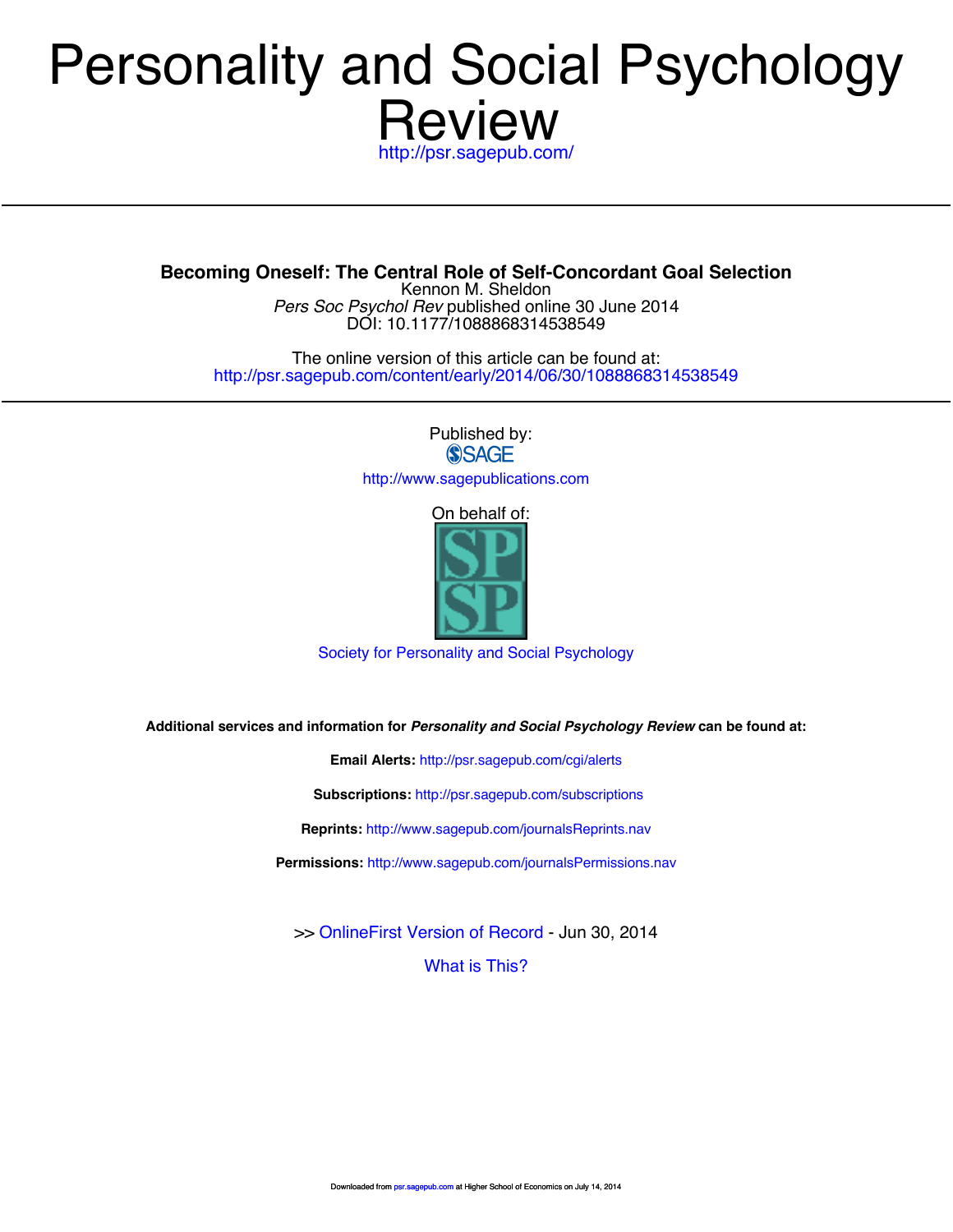## **Becoming Oneself: The Central Role of Self-Concordant Goal Selection**

## **Kennon M. Sheldon**

#### **Abstract**

Personality and Social Psychology Review  $1 - 17$ © 2014 by the Society for Personality and Social Psychology, Inc. Reprints and permissions: sagepub.com/journalsPermissions.nav DOI: 10.1177/1088868314538549 pspr.sagepub.com **SSAGE** 

Pursuing personal goals is an important way that people organize their behavior and mature as individuals. However, because people are typically unaware of their own implicit motivations and potentials, they may pick goals that do not serve them well. This article suggests that "self-concordant" goal selection is a difficult self-perceptual skill, with important ramifications for thriving. Various means of conceptualizing and measuring goal self-concordance are considered. Then, relevant literature is reviewed to show that goal self-concordance, as assessed by a self-determination theory methodology, is predicted by goal/motive fit; that goal self-concordance in turn predicts more persistent goal effort and, thus, better goal attainment over time; and that self-concordant goal selection is enhanced by personality variables and interpersonal contexts that promote accurate self-insight and personal autonomy. Implications for the nature of the self, the causes of personality thriving and growth, and the free will question are considered.

#### **Keywords**

personal goals, personality growth, self-concordance, self-determination theory

A single event can awaken within us a stranger totally unknown to us. To live is to be slowly born.

—Antoine de Saint-Exupéry Resolve to be thyself; and know that he who finds himself, loses his misery.

—Matthew Arnold It's a helluva start, being able to recognize what makes you happy.

—Lucille Ball

How do people know what to want, that is, what goals to pursue in their lives, and can they want the "wrong" things? And, can people only achieve self-fulfillment when they learn to strive for the "right" things? These questions are perennial within literature and film, as characters struggle to overcome their initial ignorance so they can discover the goals and purposes they seem meant to pursue. Surprisingly, however, these crucial questions of deeper purpose and more accurate self-knowledge have received relatively little attention in the research literature on personal goals and idiographic goal strivings. The current article addresses these questions from the perspective of the self-concordance model (SCM; Sheldon, 2004, 2009; Sheldon & Elliot, 1999), providing an up-to-date review of the assumptions and findings of the model, and then applying the model to consider how people can "strive wisely" to optimize their own development and well-being.

In only 30 years, idiographic personal goal research has become a rich tradition within personality psychology (Emmons, 1989; Klinger, 1977; Little, 1983; Sheldon, 2004). Goals and goal strivings represent the "intentionality/personal concerns" tier of personality, which McAdams (1996) argued is one of the three major aspects of personality, along with a "traits/dispositions" tier and a "self/self-narrative" tier. Examples of personal goal constructs include personal strivings (what people are characteristically trying to do; Emmons, 1989), personal projects (more concrete and shortterm goals and projects that people pursue; Little, 1983), life tasks (age-graded goals that people take on at different developmental stages; Cantor & Sanderson, 1999), current concerns (what people are currently thinking about doing; Klinger, 1977), and possible selves (images of a desired future self which motivate behavior; Markus & Ruvolo, 1989).

Personal goal researchers assume that human beings are constantly pursuing goals, even when the goals are not focal in awareness (Emmons, 1989). From a cybernetic (Carver & Scheier, 1981, 1998) or goal-systems perspective (Kruglanski & Kopetz, 2009), goals provide the reference standards used

<sup>1</sup>University of Missouri, Columbia, USA

**Corresponding Author:**

Kennon M. Sheldon, Psychological Sciences, University of Missouri, 112 McAlester Hall, Columbia, MO 65211, USA. Email: Sheldonk@missouri.edu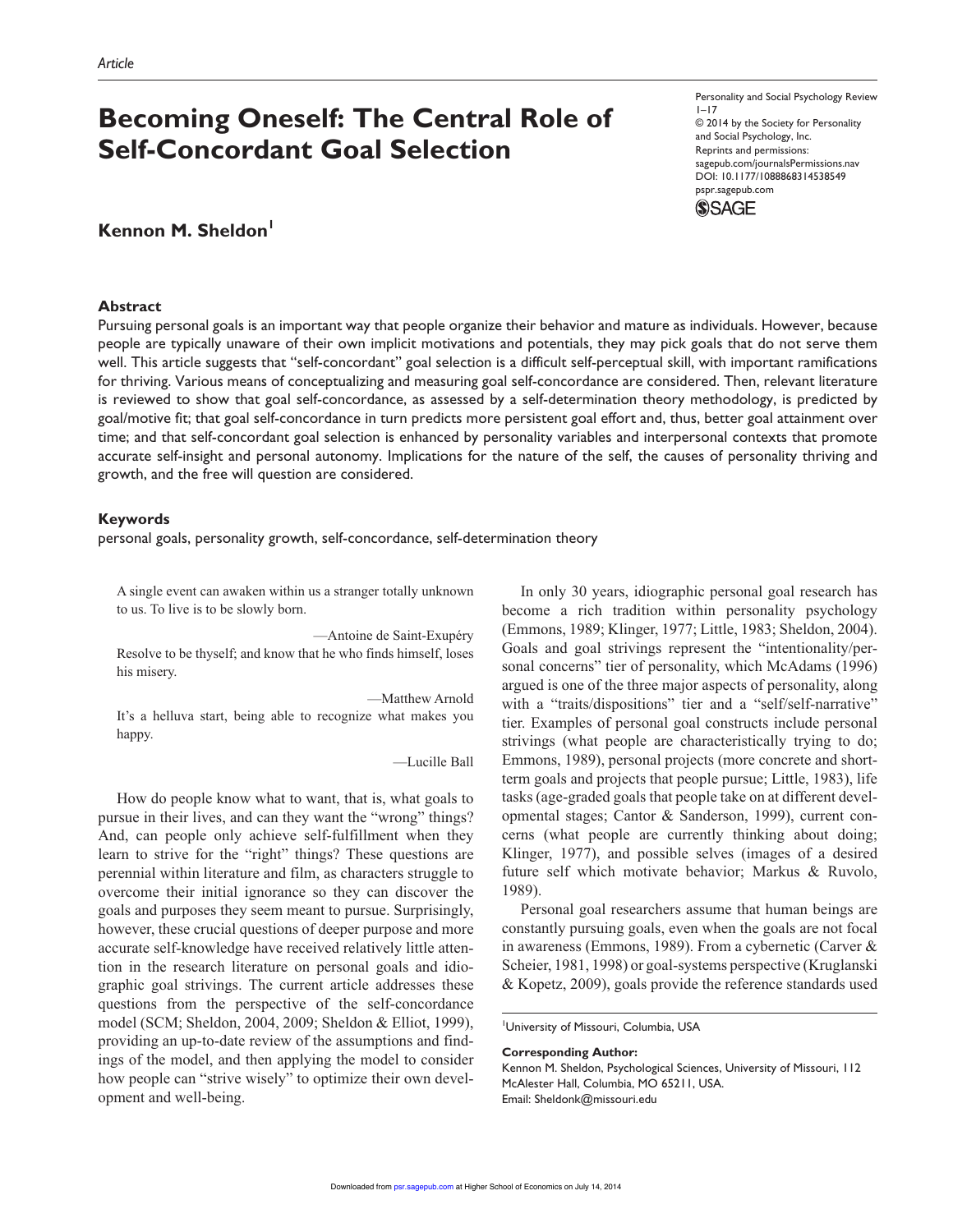Pribram, 1986; Powers, 2005). Goals specify and direct behavior, challenging people to marshal energy, be persistent, apply skills, and regulate themselves. Indeed, much research has demonstrated the potential of personal goal pursuit to bring about a wide variety of positive changes and positive outcomes in peoples' lives (Austin & Vancouver, 1996; Emmons, 1989; Sheldon, 2004). Pursuing goals allows people to introduce new organization into their lives, in the process "travelling through time" to future places they have decided to go (Sheldon & Vansteenkiste, 2005), rather than just drifting with the tide.

Most personal goal research has focused upon the *processes* and *outcomes* of goal pursuit, after a goal has been set. For example, factors such as making plans (Wilensky, 1983), feeling self-efficacious (Bandura, 1997), forming implementation intentions (Gollwitzer, 1999), interpreting failure feedback at the appropriate level of abstraction (Houser-Marko & Sheldon, 2008), and receiving social support (Ruehlman & Wolchick, 1988) have been studied as predictors of outcome variables such as goal progress and goal attainment, and also well-being and mental health. The question of how people *select* personal goals in the first place has been more of a black box, receiving very little research attention, with the exception of research showing non-conscious priming effects on goal selection (Bargh & Ferguson, 2000).

## **The SCM**

Perhaps it does not matter what goals people select for themselves, as long as they attain those goals—in the process getting what they think they want, deriving feelings of competence, and avoiding feelings of helplessness. However, the central premise of the SCM is that it *does* matter what goals people select; some goals are better for people's mental health, well-being, and maturation than other goals (Ryan, Sheldon, Kasser, & Deci, 1996), because they better express the person's underlying interests, values, talents, needs, and motives. Conversely, if people select the "wrong" goals, they may waste much time and energy trying to approach possible futures that, even if attained, turn out to be empty or even harmful. If only they had known better!

The SCM takes an organismic perspective upon life span personality development (Rogers, 1964; Ryan, 1995; Sheldon, 2009), assuming that people have a natural tendency to grow and mature as personalities—that is, to assimilate and accommodate (Piaget, 1971), to differentiate and integrate (Werner, 1957), and to become both better embedded and more agentic within the larger community (Erikson, 1963). However, in further accordance with the organismic perspective, personal potentials are not necessarily realized. Many contextual factors can derail, or fail to support, peoples' talents and potentials, including lack of educational resources, lack of economic opportunity, and norms against

self-development at the sociocultural level, and lack of supportive relationships, involved mentors, and fortuitous opportunities at the personal level (Deci & Ryan, 1985).

However, the SCM claims that people's *failure to identify proper personal goals*, goals which match and express their personalities and capacities, is another significant barrier to their personality development. There are a variety of ways to conceptualize matches and mismatches between peoples' goals and various aspects of their personalities, which will be considered in a later section. At the broadest level, however, the SCM is concerned with matching between a person's self-stated goals and his or her "growth potentials," a concept which, although difficult to quantify, seems crucial to consider. In deciding where to invest our energies, where can we derive the most pay-off, such that we maximize our own future happiness, our contribution to others and the world around us, and the overall richness of existence? Again, a central struggle for most people, at least at some point within their lives, involves overcoming ignorance to discover what they really want and what is truly most important to them.

## **The Ignorant Conscious Self**

Indeed, much research in the last two decades supports the idea that people often operate in a state of ignorance. Wegner and colleagues (summarized in Wegner, 2002, 2003) have shown that people can be induced to think of their conscious choices as the causes of their own actions when they are clearly not. These findings support the "ignorant conscious self" theme and furthermore suggest that the experience of free will may be illusory (Wegner, 2002). Affective forecasting research (Wilson & Gilbert, 2005) shows that people are often ignorant in forecasting the effects of present events upon their own future emotional states, especially the intensity and duration of their future states. If we do not know what will make us happy, how can we choose well? Clore and Robinson (2012) showed that people's beliefs about their emotions often replace the actual feeling of the emotions that the beliefs represent, such that our prior emotions and feelings become less accessible in memory. Bargh and colleagues have shown that people can be subliminally primed to pursue goals, with no conscious knowledge of the real source of their impulse to act (Bargh, Gollwitzer, Lee-Chai, Barndollar, & Trotschel, 2001). Moreover, Custers, Eitam, and Bargh (2012) argued that much of people's goaldriven behavior takes place without consciousness. Indeed, Dijksterhuis and Aarts (2012) suggested that consciousness is not just irrelevant to effective goal-functioning, but that it may even be harmful to it. Is consciousness to be edged off the stage completely? Maybe not—although Wilson (2002) suggested that we are often "strangers to ourselves," he also argued that it is possible and important for people to become better acquainted with the non-conscious aspects of their thoughts and feelings (Hofmann & Wilson, 2010). Wilson (2002) suggested a variety of techniques for becoming better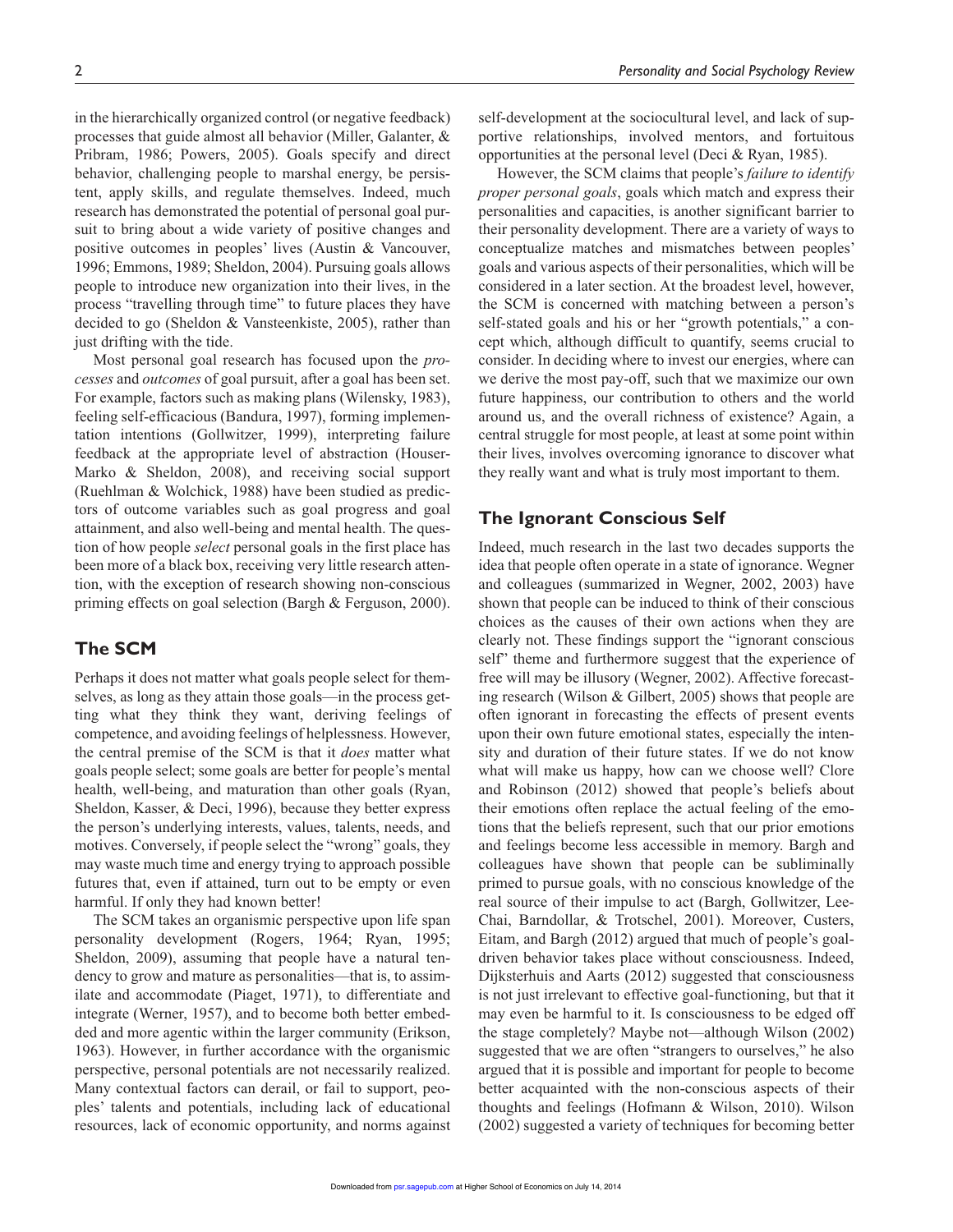known to ourselves, such that more of our own non-conscious knowledge can emerge within the conscious sphere (see also Wilson & Dunn, 2004).

One way to shed light on these difficult issues is to draw upon an important distinction between two basic types of cognition. Dual process theories are increasingly being applied in many areas of psychology (Kahneman & Fredrick, 2005; Stanovich & West, 2000). Dual process approaches distinguish between "System 1" (non-conscious, parallel, intuitive/automatic, and evolutionarily prior) and "System 2" (conscious, sequential, deliberate/controlled, and evolutionarily more recent) cognition. These two systems operate largely independently of each other, although there can be (and perhaps should be) cross-talk between them (Hofmann & Wilson, 2010). Conscious experience is usually identified as a System 2 phenomenon, which has little or no direct access to System 1 (Gawronski & Bodenhausen, 2012). Kahneman (2011, p. 390), in his comparison of "thinking fast" (System 1) and "thinking slow" (System 2), well summarized the dilemma of the consciously reflecting self: "Odd as it may seem, I am my remembering self, and the experiencing self, who does my living, is like a stranger to me." Reflective consciousness may exist in a kind of dream-world, at least partially cut off from relevant information inside the person's mind, providing only a biased read-out of the person's true state of mind. If this is correct, then perhaps the "remembering" self is prone to select inappropriate goals for the "experiencing" self. That is, the momentary goal-selecting agent may select wrong or non-optimal goals for the person who will later be pursuing those goals.

## **Consciousness and Goal Selection**

An important question, before proceeding further, is "to what extent is consciousness involved in goal selection?" Again, we know that goals can be primed non-consciously (Custers et al., 2012), that much behavior is automatic and does not require consciousness (Bargh & Ferguson, 2000), and that people can be deceived regarding the true, non-conscious causes of their own behavior (Wegner, 2002). Moreover, consciousness tends to emerge last within the brain processes elicited by stimuli (Cacioppo, Berntson, & Crites, 1996) and may even emerge after the brain processes that initiate actions (Libet, 2004). Does Kahneman's "slow" (conscious) self, arriving late to interpret and verbalize the situation, actually do anything?

It seems likely that it does, although some might disagree (Bargh, 2004; Wegner, 2002). Carver and Scheier's (1982, 1998) influential control theory model of behavior focuses on the important role of conscious attention in the processes of self-regulation that serve goals. According to control theory, self-awareness facilitates the comparison of people's goals and standards to their current circumstances, helping to enact the "test" function of the test-operate-test-exit (TOTE) negative feedback process by which discrepancies

between desired standards and current circumstances are reduced. Carver and Scheier (1981, 1998) reviewed dozens of studies establishing the role of manipulated or measured self-awareness in facilitating TOTE processes. Control theory also claims that goal systems are hierarchically organized, from concrete segments of behavior up to broad and abstract life-goals. Carver and Scheier (1998, 2012) have shown that higher level (longer term, more complex) goals are more likely to be conscious than lower level goals because higher level goals are more likely to be self-defining (i.e., the goal to "become a lawyer" might express and shape the self-concept in important ways). In contrast, TOTE sequences associated with lower level (shorter term, simpler) goals are more often automatic and habitualized, executable without consciousness. Still, control theory also asserts that attention moves up and down between the levels of the control hierarchy, as needed, to reduce discrepancies arising at each level. Consciousness provides a "global workspace" (Baars, 1997; Hofmann & Wilson, 2010) in which elements can be intentionally juxtaposed and problems can be solved, even at lower ("thread this needle") as well as higher ("select an undergraduate major") levels of abstraction.

These ideas are consistent with other contemporary theories of self-regulation, which view the self as an active executive function that has the capacity to assess what is happening and then step in to take control, as well as having the capacity to select responses from various options (Baumeister & Vohs, 2012; Carver & Scheier, 2012; Kuhl, Kazen, & Koole, 2006). On the surface, our conscious wishes seem to make a difference: New Year's resolutions, decisions to seek counseling or therapy, and many of the smaller goals and projects we take up on a daily basis are initiated with an imprimatur of consciousness, that is, with an experience that one has, at a particular moment, personally endorsed a course of action that appears desirable ("I want that, how can I get it?"). Indeed, the best predictor of our behavior on a given day is likely our Outlook calendars, which we ourselves have programmed! Even though conscious experience may emerge late in the game, it appears to have the capacity to at least approve or disapprove of the behavioral possibilities that emerge within its view (Libet, 2004), throwing its weight behind one option or another, and then intentionally initiating behavior on that option's behalf (Baumeister & Vohs, 2012). This does not mean that all goals and goalpursuit processes are accompanied by consciousness or conscious will, and in fact, many of them are not (Bargh & Huang, 2011). However, it does mean that in many cases, especially where choices are potentially self-defining, conscious thought is involved in the decision to take action—in "crossing the Rubicon" from deliberation to commitment, as addressed by the action phases model of goal pursuit (Gollwitzer, 2012; Heckhausen & Gollwitzer, 1987).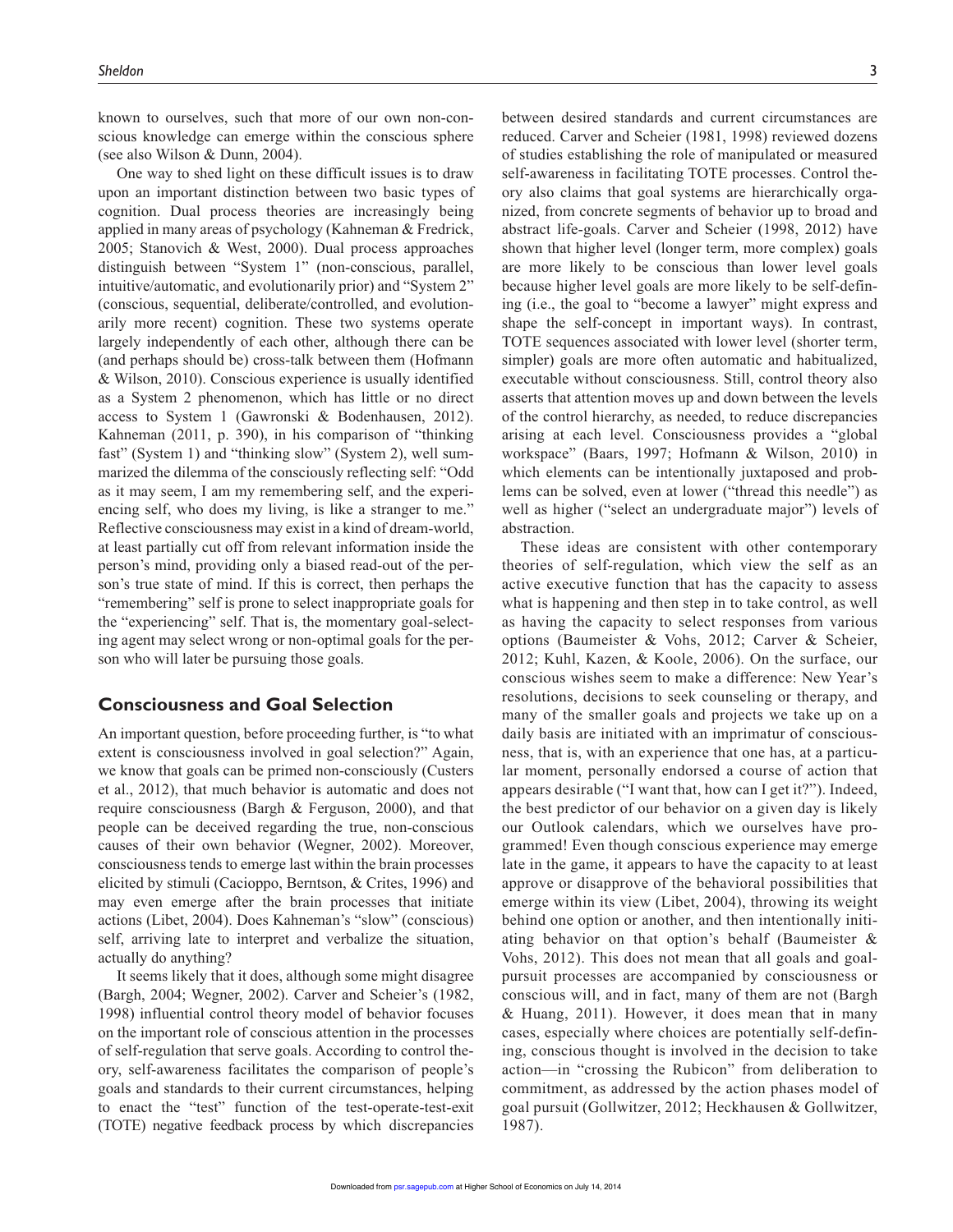

**Figure 1.** Graphic depiction of concordant and non-concordant personal goals.

## **Motivational Incongruence Within the Personality System**

This brings us back to the central thesis of this article: that people are often ignorant of what goals they "should" want in order to best promote their own well-being and personality development. Considerable recent research supports this notion of motivational cluelessness. Bos and Dijksterhuis (2012) argued that people may not know what they actually think is important, even though they typically rely on conscious (deliberative) processes in their decision-making. This view depicts people as making conscious decisions without having the information needed to make the best decisions. Hofree and Winkielman (2012) reviewed research suggesting that people are often unaware of the core processes that underlie their feelings, desires, and choices, and showed that core liking and conscious wanting can be manipulated at a subconscious level, causing situations such as "wanting something one doesn't like." Kuhl and Kazen (1994) showed that people easily make "false self-ascriptions," in which they mistakenly believe that a goal was their own idea to pursue, when it was actually suggested by an authority. Such "self-infiltration" memory errors are especially likely when people are in negative moods, because negative affect limits people's conscious access to their own extended personality system (Kuhl, 2000).

As a concrete example of many of these issues, consider "Anna," a 30-year-old lawyer working in a large private firm. Anna cares about others and is sensitive to their emotions and feelings, but she is also a prickly and perfectionistic person, who sometimes has difficulty relating to others. She has been let down too many times, she thinks, and has become somewhat cynical. Still, people look up to her because of her acute perception, and in fact, Anna has the

potential to become a wise mentor and leader. Anna's primary work goal, at present, is to become partner, get rich, and retire by the age of 45. However, she experiences little joy at work—instead, she is made rather miserable by the fierce competition, intense politics, and long working hours. Her predominant goals (wealth and early retirement) further her negative patterns of being aloof from others and of buying into materialistic norms of success within our society. Is she really going to allow herself to remain unhappy for the next 15 years? Meanwhile, Anna's long-time best friend wonders what happened to the idealistic young woman who started law school, hoping to positively impact the world. It seems Anna became corrupted by her success in law school, switching to a "money" job goal instead of a "service" job goal (Sheldon & Krieger, 2004). Perhaps she would be better off with a different professional goal—say, of joining a firm working for the causes she once embraced, even at a lower salary? In so doing, she might regain contact with her youthful ideals, form rewarding new relationships with likeminded others, and become a happier person. Unfortunately, despite Anna's general perceptiveness, she does not seem to know (as her friend does; Wilson, 2002) that this would be best for her. In the terms developed earlier in this article, her conscious goals are "non-concordant" with certain positive potentials and dispositions within her personality, and she operates in a condition of relative ignorance.

Figure 1, modified from Sheldon and Kasser (1998), graphically depicts this hypothesized state of affairs. Goals are depicted as arrows, illustrating the fact that goals are vectors of activity emanating from the person. However, as the figure shows, not all goals emanate from deeper or growthconsistent parts of the person; some goals (such as "retire at the age of 45," for Anna) are non-optimal for a person's happiness and personal growth. According to this model of personality development (Sheldon, 2009), people's task is to first become aware of truly self-appropriate goal possibilities, and then, to find the courage to embrace those possibilities. The new channels of activity that are opened up by adopting new goals can bring about new learning experiences that help people to become happier, more mature people. Anna, in finding a job for lower pay at an environmental law firm whose causes she believes in, could become quite a different person at age 45 than the person her current goals will produce.

There are many possible ways to conceptualize the center of the Figure 1 circle, that is, the "deeper personality" that personal goals should represent and express if the person is to thrive. One way is to analyze a person's stated goals in relation to other aspects of the person's personality that are accessible to consciousness, such as the person's values, traits, explicit motives, or dominant self-narratives. Sheldon (2004) discussed these forms of person−goal matching at length, making use of McAdams' (1996) distinction between the trait, goal, and narrative "tiers" of personality (see also Little, 1996). Sheldon (2004) concluded that consistency (or content-matching) between goals and the other two tiers of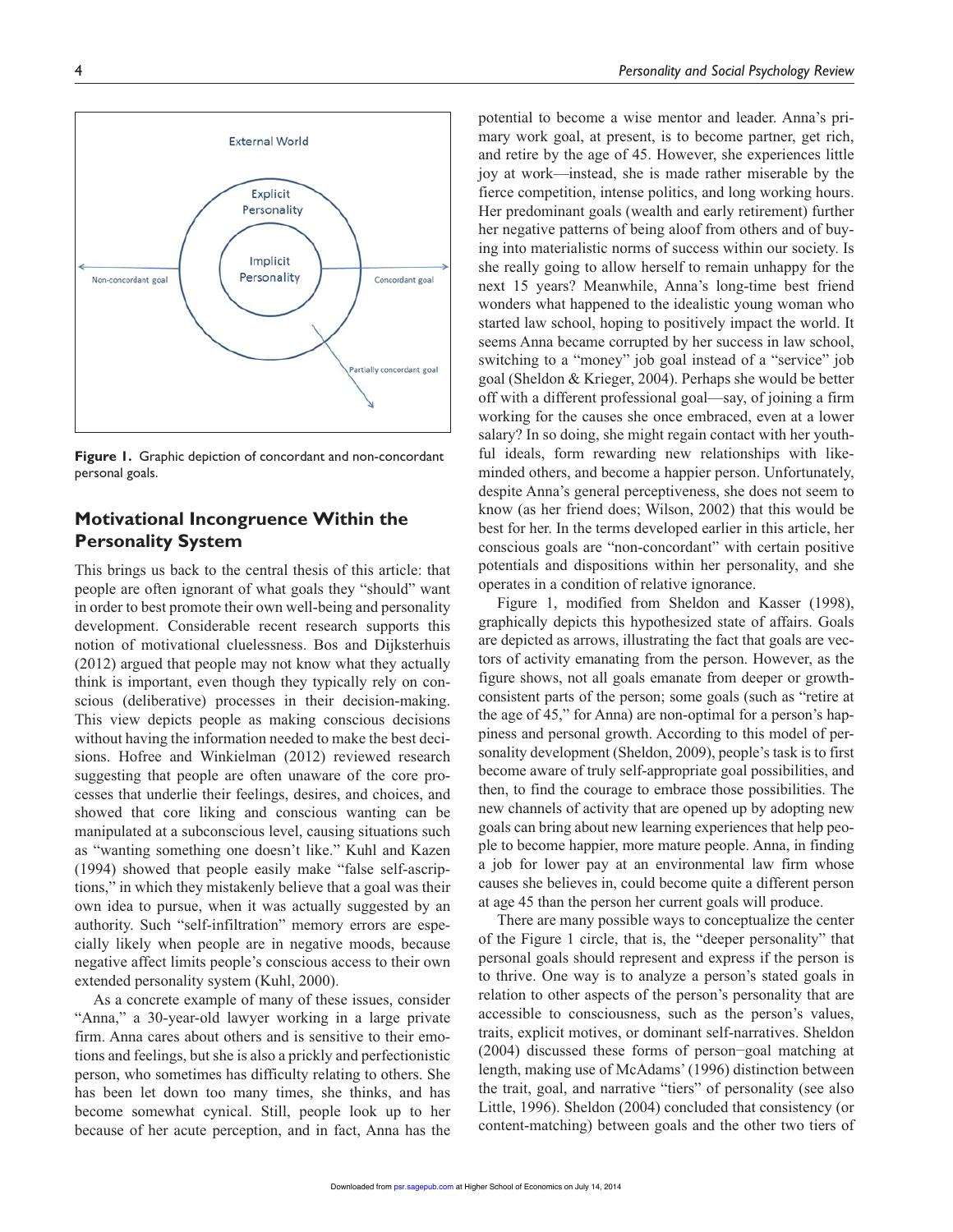personality is generally beneficial. For example, McGregor, McAdams, and Little (2006) showed that having personal goals that are concordant with one's personality traits is predictive of happiness, and Diener and Fujita (1995) showed that the consistency of strivings with one's personal resources was associated with greater well-being. Sheldon and Kasser (1995) showed that consistency between personal goals and overarching values (a condition they termed *vertical coherence*) was positively related to vitality and life-satisfaction. Sheldon and Tan (2007) asked participants to rate the consistency of their goals with their traits, self-narratives, and their social context, finding that aggregate person-goal consistency was generally beneficial for well-being.

However, Sheldon (2004) also concluded that contentmatching is not always beneficial. In the domain of traits, if a person suffers from a neurotic disposition that holds him back from accepting growth-relevant challenges, then it may be most beneficial for the person if his goals focus on suppressing, rather than expressing, that neurotic disposition. In the domain of values, not all values are equally healthy and salubrious for people (Kasser, 2002), and thus people should sometimes adopt goals that are inconsistent with or even contradictory to values previously held (as in the case of Anna, who it seems should adopt new goals that inconsistent with her current materialistic values). Sheldon (2004) suggested that the "ultimate arbiter" of whether goals should express or be consistent with a particular facet of personality (vs. suppress or be inconsistent with that facet) was whether that facet, as currently constituted, facilitates the psychological need-satisfaction of the person (Deci & Ryan, 2000; Sheldon, 2011). Since trait neuroticism and materialistic values tend not to promote need-satisfaction, these characteristics should not necessarily form the underlying basis of a person's goal-striving.

Another way to populate the center of Figure 1 is with non-conscious aspects of personality. These could include inchoate growth impulses of which the person is not yet aware. For example, Anna occasionally thinks about a very idealistic friend from her undergraduate days, wondering what she is doing now. One day recently, she was on the verge of trying to locate and contact that person; unfortunately, she became distracted and forgot. This was actually a growth impulse of Anna's, one that if followed, could ultimately have led her to a more satisfying style of life (and it may still). Of course, it would be very difficult for psychologists to measure, and evaluate the suitability and feasibility of, such growth impulses lurking on the fringe of consciousness! Other candidates for non-conscious aspects of personality that goals may or may not express and represent include peoples' genetic temperament and psychobiological dispositions (Rothbart, 2011), their cognitive talents and potentials not yet explored (Gardner, 2006), and the intuitive or nonrational aspects of their minds, in contrast to the conscious and rational parts of their minds (Epstein, 1991).

However, the non-conscious aspect of personality most frequently considered in relation to conscious goals is people's

motive dispositions (McClelland, 1985). Motive dispositions are defined as pre-reflective tendencies to orient toward particular classes of incentives. Considerable research has investigated the potential mismatch between "implicit" (System 1) motivation dispositions, which are based on early learning and automatic behavioral preferences, and selfattributed goals, which are "explicit" (System 2) motivations based on self-perceptions and self-presentational concerns (McClelland, Koestner, & Weinberger, 1989; Schultheiss, 2008). Such research finds that implicit and explicit motive measures of the same content categories (e.g., achievement, affiliation, intimacy, or power) are typically uncorrelated, suggesting, again, that people often do not know their own deeper or non-conscious desires and preferences (Schultheiss, 2008). Supporting the idea that such mismatches can present real problems, Brunstein, Schultheiss, and Grassman (1998) showed that achieving motive-congruent goals enhances people's well-being, whereas achieving motive-incongruent goals does not.

Asking the same question as above, should peoples' selfattributed goals *always* match their implicit motives? Although there are little data on this, the earlier discussion suggests that matching might not be salubrious if the implicit motive itself is non-salubrious. The need for power may represent such a candidate, although the evidence is mixed on whether power motivation is negatively (Emmons & McAdams, 1991; Kasser, 2002) or positively (Kifer, Heller, Perunovic, & Galinsky, 2013) associated with well-being and positive functioning. According to the "ultimate arbiter" perspective discussed above (Sheldon, 2004), it depends on whether implicit power motivation helps people satisfy their psychological needs. One can imagine it going either way, depending on how power is exerted and exercised. Does the person use his or her power for good, or for exploitation?

## **Self-Determination and Self-Concordance**

The discussion above touched upon many different types of matching between personal goals and other features of personality, considering the desirability or salubriousness of different types of matching. Is there any *general* technique for assessing the concordance of personal goals with other positive features of personality (conscious and/or non-conscious)? I believe so. As a postdoctoral fellow at the University of Rochester, working with Deci and Ryan's (1985, 1991) self-determination theory (SDT), I approached the goal/person matching question by measuring the "perceived locus of causality" (PLOC) of personal goals and strivings (Ryan & Connell, 1989). The PLOC construct references the extent to which people view their own behavior as caused by internal factors such as their interests, values, and identities (I-PLOC, or "autonomous" motivation) or as caused by external factors such as other people's demands or other external necessities (E-PLOC, or "controlled"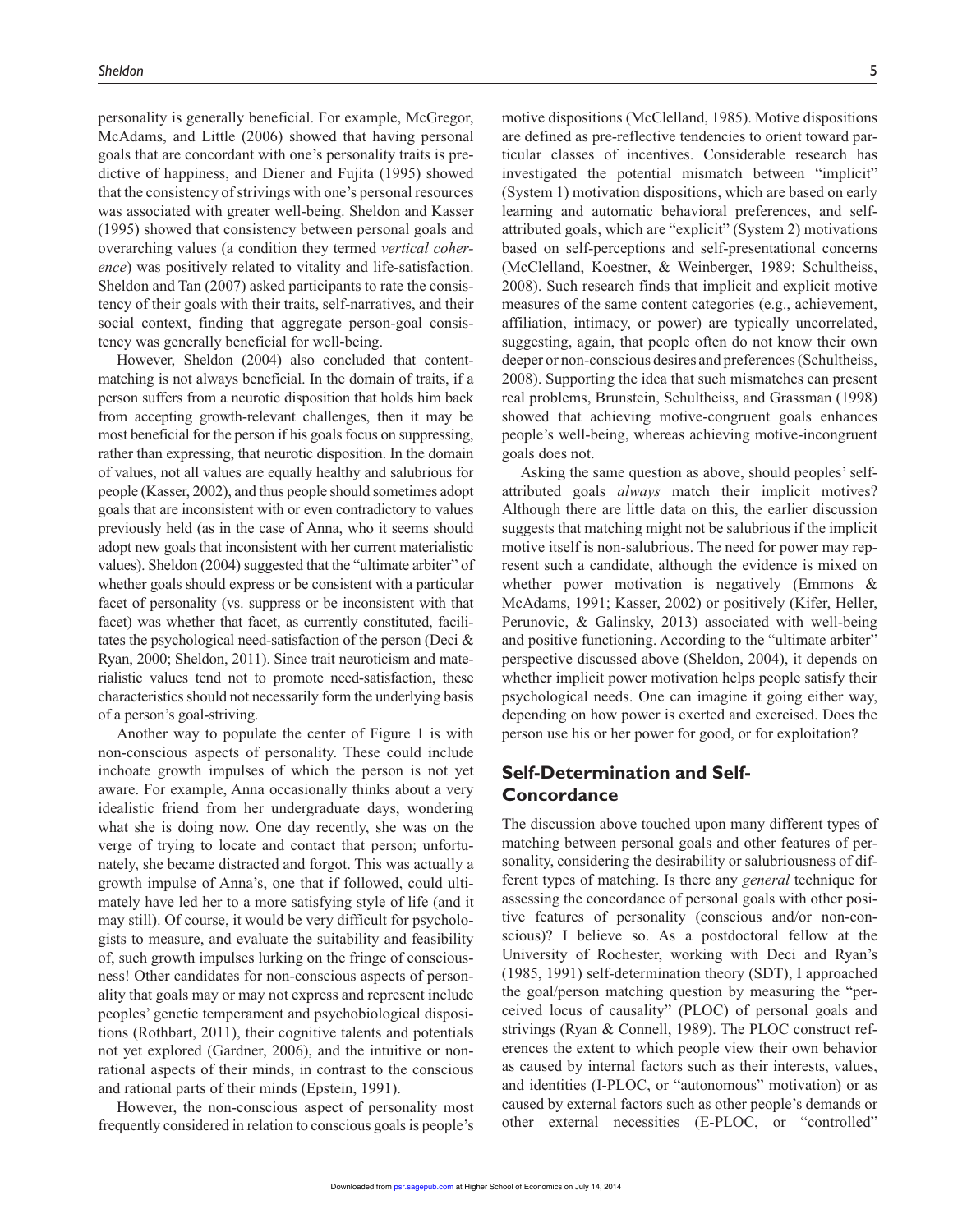motivation). Typically, a "relative autonomy index" (RAI) is created by summing intrinsic ratings ("I do it because it is interesting and enjoyable") and identification ratings ("I do it because it expresses my deeply-held values") and then subtracting external ratings ("I do it for rewards or to appease others") and introjected ratings ("I do it to ameliorate my own guilt"). This locates the motivated behavior upon a continuum of internalization, ranging from not at all internalized into the phenomenal self, to somewhat internalized, to completely internalized into the self.

The PLOC methodology has been applied to assess peoples' motivated behavior within a wide variety of particular domains (i.e., at school, at work, on the playing field; Ryan & Connell, 1989). Feelings of self-determination or relative autonomy have been shown to be affected by contextual factors such as the warmth and autonomy support that is received from authorities and have been shown to affect many outcomes such as domain-satisfaction, learning, performance, and creativity (see Deci and Ryan, 2000, for a summary). Indeed, the PLOC concept represents perhaps the most essential part of SDT, because it includes both intrinsic and extrinsic motivation, the original concepts upon which the theory is built, and shows how they are related both to each other and to intervening, intermediate forms of motivation (Sheldon, 2004). Research using the PLOC methodology has clearly shown that whether or not free will is real, *feeling* that one freely causes one's own behavior is quite beneficial for peoples' mental health (the free will issue will be considered further in the final section).

In my early research, I was unsure whether there would be much variation on people's PLOC for pursuing their own goals. After all, idiographic goals are spontaneously generated by the person—they are a discrete set of desires that the person has written down on a blank sheet of paper. Thus, shouldn't all goals feel internally caused? However, this is not what was found. Instead, many people wrote down goals that they then rated as being externally caused rather than being caused by their own beliefs and interests (Sheldon, 1995; Sheldon & Kasser, 1995). Consistent with past SDT research concerning domain motivation, we also found that rated autonomy for goals was associated with a variety of positive individual outcomes such as well-being and mood, autonomy orientation, self-esteem, and various measures of personality integration (Sheldon, 1995; Sheldon & Elliot, 1998, 1999; Sheldon & Kasser, 1995). Conversely, feelings of being controlled in one's goals tended to be associated with negative outcomes.

Why do some people write down personal goals that feel externally determined? Some early findings supplied clues: We discovered that these individuals were less open to experience and more reliant on external cues and controls in their lives (Sheldon & Kasser, 1995). They were less self-actualized and less creative (Sheldon, 1995). They also experienced more conflict between different roles in their lives (Sheldon & Kasser, 1995). They were also less mindful, that

is, less attentive to their inner experience (Sheldon, 2004). We postulated that people with low goal self-determination are out of touch with deeper or more stable aspects of themselves and thus have selected the "wrong" goals for themselves—goals that do not express their true interests, desires, and potentials. The symptom of this unfortunate state of ignorance: goal motivation that does not feel self-determined. Based on this thinking, we began to use the term "self-concordant" to describe goals that properly represent other aspects of personality, particularly aspects relevant to maturation and personal growth, and the term "non-concordant" to describe goals that fail to represent these tendencies.

Later studies (Sheldon & Elliot, 1998; Sheldon & Kasser, 1998) revealed that non-concordant strivers intended to try just as hard on a new set of goals as concordant strivers, but 6 weeks later, their actual effort levels had dropped off. Consciously, these individuals thought they would be able to try hard, but it seemed they were trying to force themselves in a direction they did not want to go. Stated differently, without the support of stable interests and dispositions within the personality, people's initially strong goal efforts faded, just as many people's New Year's initiatives fade. In further longitudinal studies, we discovered that non-concordant strivers did not do as well in attaining their semester goals, compared with concordant strivers (Sheldon & Elliot, 1999; Sheldon & Houser-Marko, 2001). As would be expected given their declining effort, non-concordant strivers were less likely to attain their goals in the end. They also did not benefit in terms of increased happiness, even if they did manage to attain their goals, whereas self-concordant individuals who attained their goals showed a happiness increase (Sheldon & Elliot, 1999; Sheldon & Kasser, 1998). It was as if non-concordant strivers should not have bothered—with the wrong goals, they were not going to derive much satisfaction even if they managed to obtain those goals.

To further justify the use of the term "goal self-concordance" (rather than the term "goal self-determination"), it is worth elaborating on the difference between PLOC ratings for motivation regarding experimenter-specified lifedomains (i.e., on the job, in the classroom, in the relationship) and PLOC ratings for motivation regarding idiographic (subject-specified) personal goals. In the former (domain motivation) case, researchers do not know whether people have discrete goals or intentions within the domain, or at least, whether they have accessible intentions that they would spontaneously list. Researchers are also unsure which temporal frame the participants are using. Are they rating the motives behind their day-to-day behavior or behind their longer term aims within the domain? In addition, researchers do not know whether participants are rating some particular aspect or feature of the domain or the domain as a whole. In the latter (goal motivation) case, researchers know precisely what the motivational stems are—the listed goals themselves. Researchers also know that these stems are peoples'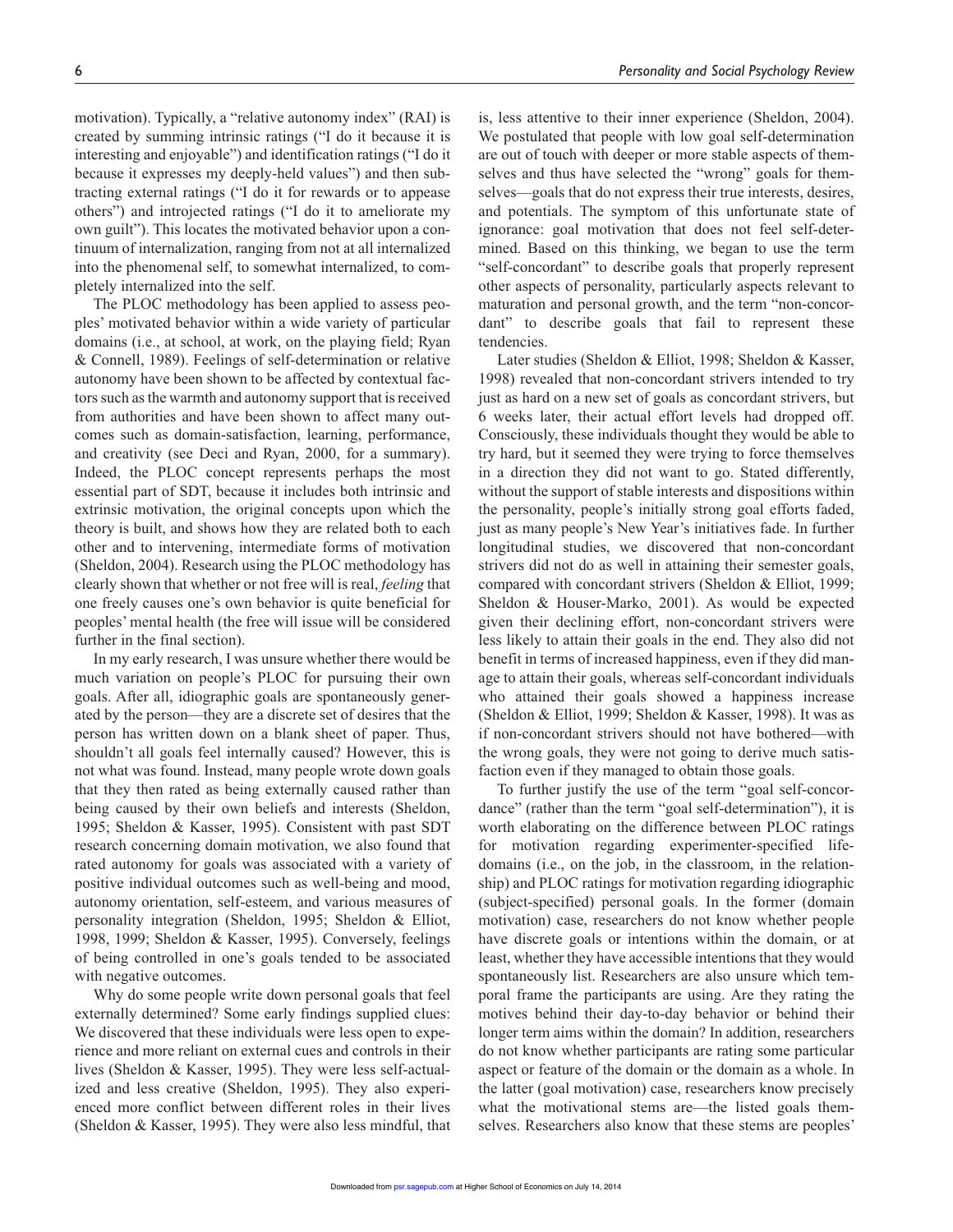spontaneously generated initiatives for forwarding and improving their own lives. Because of their idiographic nature, personal goal statements are likely influenced by both explicit and implicit processes. Indeed, Emmons and McAdams (1991) described personal strivings as "thoughtoperants" because they have features of both implicit and explicit motivational constructs. They are both spontaneous desires projected onto a blank goal listing sheet *and* conscious intentions that, once written down, can be evaluated and deliberated upon.

What can people's PLOC ratings of their spontaneous goals tell us about the self-concordance of their goals? Quite a lot, it seems. Again, a person's conscious self-views may be too limited, ego-involved, or in thrall to an inaccurate selfconcept (Rogers, 1961, 1964), such that the person chooses sub-optimal goals for him- or herself. But in these cases, there is typically a residue of ambivalence or reluctance, which corresponds well with SDT's construct of controlled motivation. The non-concordant person feels controlled by his or her own goals, because the goal-selection computations that produced those goals were incomplete or biased with respect to the needs of the whole personality system (Hofmann & Wilson, 2010; Kahneman, 2011; Kuhl, 2000).

An advantage of the PLOC approach to measuring selfconcordance is that it does not require people to have direct insight into whether their goals fit their "deep" personality; it merely requires people to be able to report that they feel some sense of pressure or constraint in pursuing their goals and that they do not really enjoy or believe in their goals. Such reports may be subject to social desirability effects, but on the other hand, it is commonplace (even normative in some cases) for people to disparage or de-value their goals and efforts. I suggest that such disparagement is especially likely to occur when the goals are non-concordant ones because non-concordant strivers may assume that everyone else feels controlled and ambivalent, just as they do.

A second characteristic of the PLOC methodology is that it does not require people to know what their implicit motives are (i.e., Anna does not have to know that she is high on the implicit need for achievement, as would be revealed by projective testing methodologies). The PLOC methodology merely requires people to know how they feel about the goals that they have written down—Do they feel whole-hearted about pursuing those goals, or is there instead reluctance and ambivalence? Reluctance and ambivalence can be the output of an innate "organismic valuing process" (Rogers, 1964; Sheldon, Arndt, & Houser-Marko, 2003) that can provide direct intuitive knowledge concerning whether a motivational initiative is healthy for one's organism. In this view, people need only learn to become mindful to the subtle signals that already exist inside themselves, regarding their own candidate goals (Brown & Ryan, 2003).

A third, more practical advantage of using the PLOC methodology to measure person-goal fit is that it does not require the participant labor of writing stories in response to

pictures, nor the research labor of content-coding those stories to arrive at their implicit motives. Nor does it require the computation of potentially unreliable difference scores involving implicit and explicit motive scores derived by different methods (May & Hittner, 2003).

One final observation: An important implication of using the PLOC methodology to assess self-concordance is that the "center" of Figure 1 is thus occupied by the active agent-self that is discussed by SDT. According to SDT, people are engaged in a dialectical struggle to become more self-regulating and more self-determined in the face of various internal and external impedances that they face. To be self-determined is to feel that one's phenomenal self is "in the driver's seat," rather than feeling that one is being driven by external pressures or by non-assimilated aspects of the self. Sheldon and Kasser (1995) originally interpreted the PLOC measure of goal self-concordance as a measure of personality integration, viewed from an organismic (or congruence-based) perspective upon integrated functioning, rather than a systemic (or coherence-based) perspective upon integrated functioning (Ryan, 1995; Seeman, 1983; Werner, 1957). According to this interpretation, the PLOC measure indexes the fit of goals with the active center or "I" of the person, functioning in the now, not just the fit of goals with other aspects or contents of personality, such as traits, motives, temperament. This may help to explain why selfconcordance predicts sustained effort and long-term success in goals, as will be explained below.

The initial self-concordance research generated several interesting findings. First, some people have difficulties in deciding what to want and in overcoming influences that may impair such decisions. Perhaps this finding should not have been surprising: Again, finding a sense of voice and true agency is a central developmental project for countless characters in books and film, as well as for most of us personally. This is probably why narratives of personal growth and self-discovery are universally compelling (McAdams, 2008) and why the quotations and aphorisms that began this article have such resonance for people. The findings are also consistent with emerging knowledge of the limitations of "System 2," that is, the verbal, conscious, explicit mind. Indeed, the findings suggest that people really can be "out of touch with themselves" in the sense that the conscious mind (System 2) does not know what to want and typically does not even know that it does not know. In such cases, people may easily be led astray in their goal selections by malign contextual forces and influences, or by inaccurate or outmoded beliefs about themselves. Finally, these findings suggest that pursuing non-concordant goals is risky; people are more likely to give up or fail to achieve such goals, and when they do achieve the goals, they may fail to benefit from such achievement.

Let's return briefly to the example. "Anna" is struggling at work because her career goals of getting rich and retiring at age 45 are non-concordant with her true dispositions and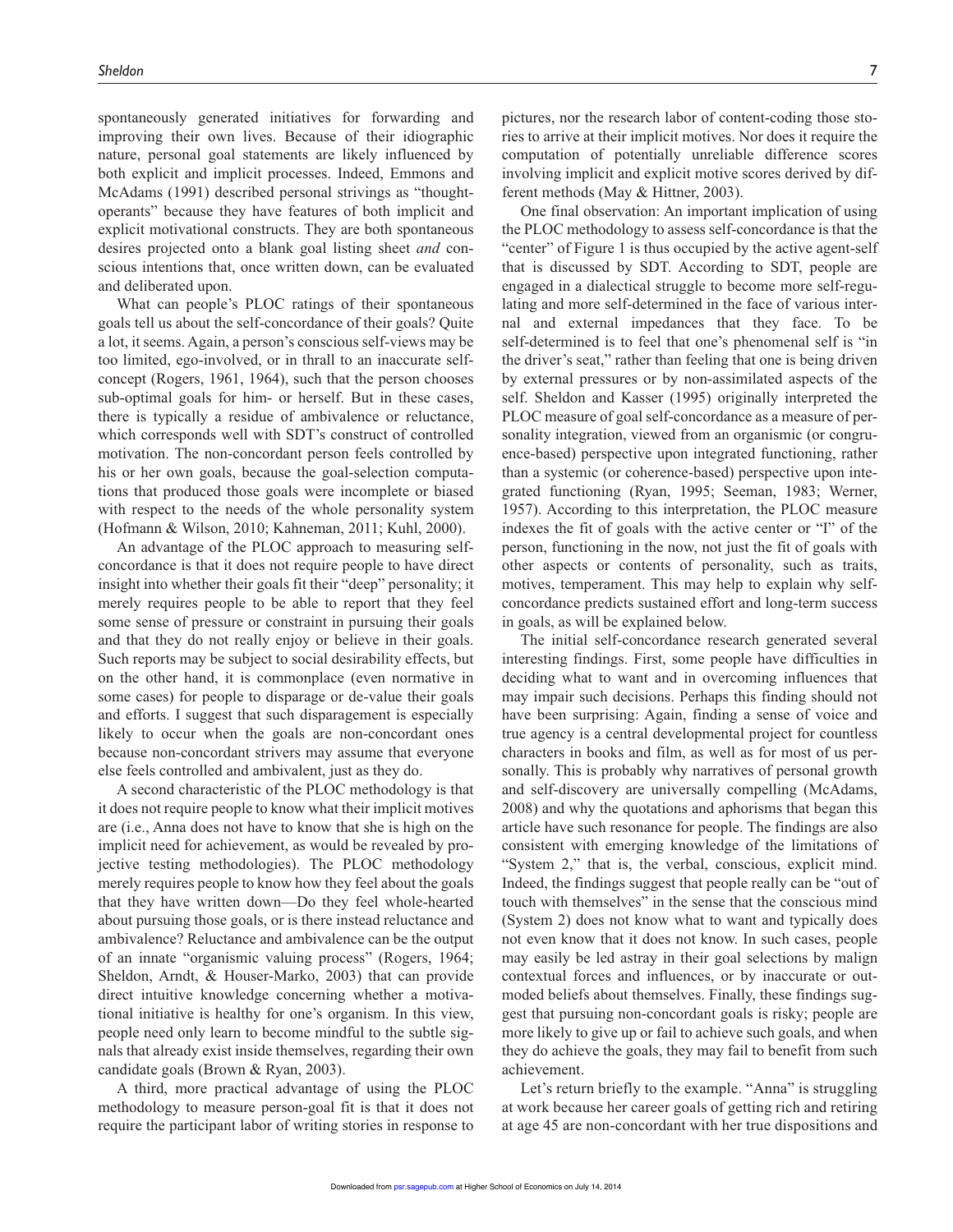developmental potentials. She takes no joy in pursuing this goal. Researchers could measure this conflict via Anna's self-reported PLOC ratings, because Anna would be able to tell them that she does not really enjoy and believe in her goals, and that she feels pressure and ambivalence regarding those goals. Because of this non-concordance, Anna may fail to make partner at her firm and fail to get rich and retire early. Even if she does achieve these goals, she may still remain unhappy because they have not provided outlets for the positive growth potentials within her personality (i.e., her youthful ideals, and her suppressed desire to connect with and contribute to others). She may be better off re-evaluating herself, perhaps with the help of a therapist, in order to switch to a different set of goals. Working in a different area of the law (environmental law?), or changing her career altogether, might suit her better. Making such a change would, of course, be difficult; as noted earlier, it would require not only new self-insight but also considerable courage.

## **Evidence Supporting the SCM**

In this section, I will review the accumulated evidence in support of the SCM. Not all research that has used the term "self-concordance" is covered, because not all research has conceptualized the term as I have here, in terms of the match between goals and positive personality. This evidence will be organized under three related hypotheses:

**Hypothesis 1:** The PLOC measure of self-concordance assesses "fit" between personal goals and deeper, nonconscious, or growth-oriented aspects of the personality.

**Hypothesis 2:** Because self-concordant goals represent stable aspects of personality such as long-term interests and strongly held values, the PLOC measure predicts persistent goal effort.

**Hypothesis 3:** Goal self-concordance is enhanced by intrapersonal and interpersonal variables that promote accurate self-insight and personal autonomy.

After this literature review, I will consider some possible critiques of the PLOC measure. Finally, I will briefly consider the implications of the findings for some broader issues concerning the psychology of the self, the nature of optimal psychological health, and the meaning of free will.

#### *Self-Concordance Ratings Index Person−Goal Fit*

Again, a central assumption of the SCM is that PLOC ratings of idiographic personal goals can be used to index persongoal fit, or motivational congruence between goals and healthy, proactive aspects of the personality. Internal PLOC (indicated when goals are underlain by feelings of identification and enjoyment, rather than by feelings of pressure and compulsion) appears when the person has identified goals

that represent deeper aspects of his or her personality. Below, I discuss research supporting this first hypothesis.

Sheldon and Cooper (2008) conducted a year-long study of personal goals within a large community sample in which they asked participants, at Time 1, to generate both "communion"-type goals and "agency"-type goals. These represent two major categories of psychosocial experience, encompassing sociality and mutuality on the one hand and achievement and individuation on the other (Bakan, 1966). Participants also completed measures of agentic and communal motive dispositions. Consistent with Hypothesis 1, participants rated their self-generated goals as more self-concordant when the goals were of the category that matched their motive dispositions. Stated differently, participants high in the need for achievement felt more self-determined while pursuing agentic goals, and participants high in the need for affiliation felt more self-determined while pursuing communion goals.

Sheldon and Schuler (2011) reported conceptually similar results in a between-subjects longitudinal experiment in which participants were randomly assigned to pursue only achievement goals or only affiliation goals during the course of a semester. Significant interactions were found involving both the measured need for achievement and the measured need for affiliation. When participants were assigned to pursue disposition-congruent goals they evidenced higher selfconcordance scores, which in turn predicted greater goal attainment over time. For example, participants high in the need for achievement, when assigned to pursue achievement goals, rated those goals as more concordant, and did better in those goals—and vice versa for participants high in the need for affiliation.

Notably, the measures of motive dispositions used in the latter two studies were self-report rather than implicit, so these studies did not address congruence of goals with nonconscious motives. However, Sheldon, Halusic, and Prentice (2014) found the same pattern of effects using the Picture-Story Exercise (Schultheiss, Liening, & Schad, 2008); participants randomly assigned to pursue achievement goals rated those goals as higher in self-concordance when they were higher in the implicit need for achievement, with the converse effect being found for participants high in the implicit need for affiliation who had been randomly assigned to pursue relationship goals. Thus, there is reason to believe that high self-concordance reflects matching of goals with both explicit and implicit motive dispositions.

Data supporting Hypothesis 1 also come from a study (Sheldon, King, Houser-Marko, Osbaldiston, & Gunz, 2007) of implicit affiliation versus power dispositions, as measured by both the Thematic Apperception Test (TAT; Murray, 1938), a traditional non-conscious motivation measure based on coding spontaneous stories written in response to picture prompts, and by the Implicit Associations Test (IAT; Greenwald, McGhee, & Schwartz, 1998), a measure of nonconscious attitudinal dispositions based on reaction time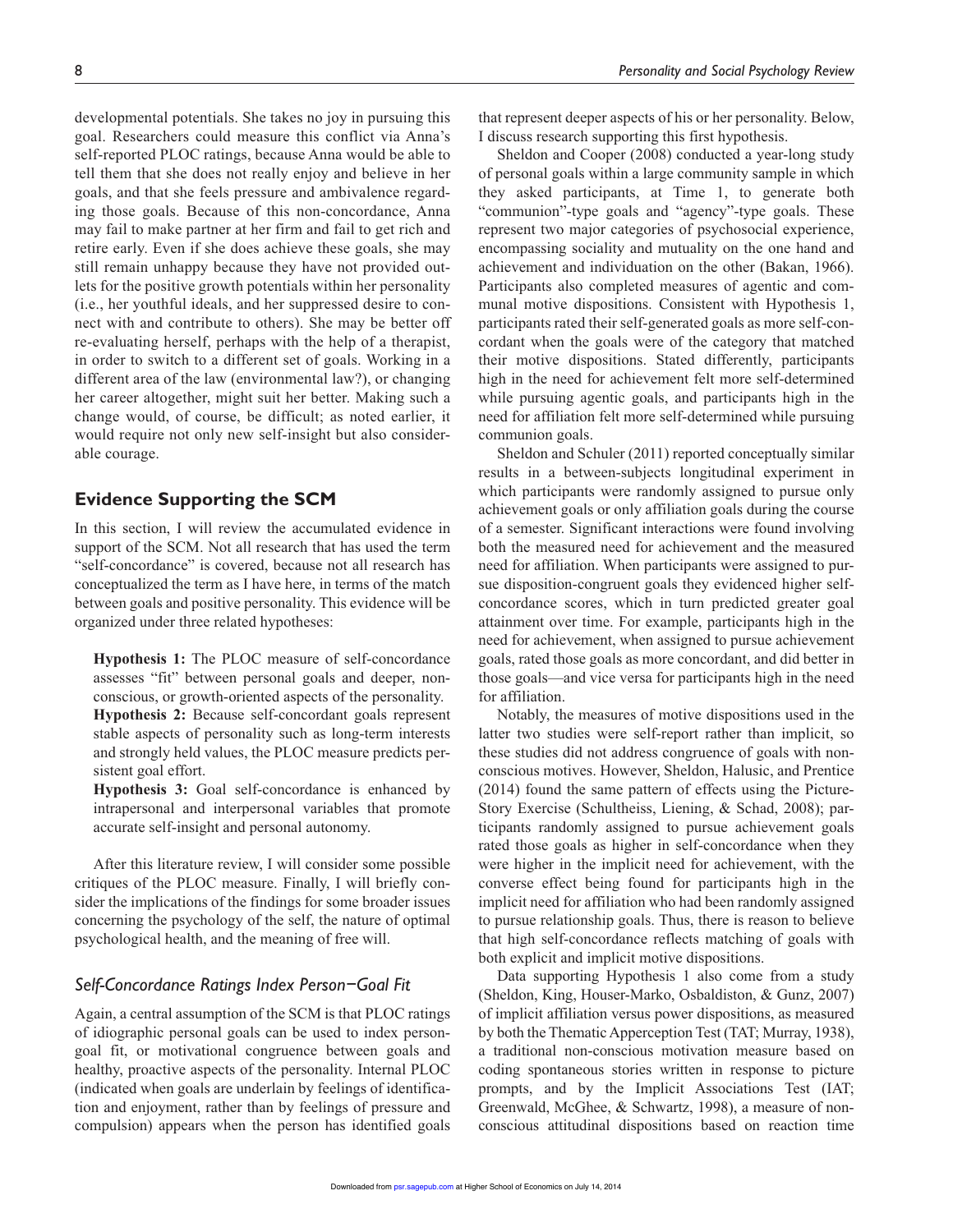differences. The IAT and TAT represent two very different approaches to assessing non-conscious motivational or attitudinal dispositions. Sheldon et al. (2007) used these methodologies to derive two implicit measures of the relative disposition toward affiliation versus power. A PLOC-based measure of the relative self-concordance of participant-generated affiliation goals and power goals was also obtained. The relative self-concordance measure predicted both the IAT and the TAT scores, meaning that a person who feels more selfconcordant in pursuing affiliation goals than power goals also prefers affiliation over power as measured by both the TAT and the IAT. Thus, the PLOC-based self-concordance measure again predicted person-goal fit, which in this case was represented as consistency between conscious goals and both implicit motives (TAT) and implicit attitudes (IAT).

Evidence that the self-concordance measure indexes person-goal fit also emerges from more indirect sources. Trait mindfulness is the general disposition to be attentive to one's feelings, desires, sensations, and emotions (Brown & Ryan, 2003)—to simply observe one's reactions and emotions rather than being pulled immediately into action or reaction. As such, mindful people should have greater access to the subtle (System 1) information required to make selfappropriate goal choices. And indeed, self-concordance typically correlates positively with trait mindfulness (Sheldon, 2004). Similarly, Burton (2008) found that faith in intuition is correlated positively with goal self-concordance. Faith in intuition (Epstein, Pacini, Denes-Raj, & Heier, 1996) reflects people's willingness to use intuitive, "gut" feelings when making decisions. Intuitive individuals rely more on holistic information when selecting goals, which presumably enhances the congruence between System 1 and System 2 (Kuhl & Kazen, 1994).

Another relevant line of research comes from studies of autobiographical and narrative memory. Moberly and MacLeod (2006) used a cueing paradigm to find that general event knowledge relating to self-concordant goals was more accessible than general event knowledge relating to nonself-concordant goals. In other words, participants were better able to recognize autobiographical information that was consistent with self-concordant goals, suggesting that selfconcordance is associated with greater integration between the explicit goal-setting system and implicit memory and cognitive systems. Crane, Pring, Jukes, and Goddard (2012) reported similar findings.

## *Self-Concordant Goals Receive Stable and Persistent Effort*

Hypothesis 2 states that self-concordant goals receive more, and longer lasting, effort. People can write down whatever goals they like, but if these goals do not reflect their implicit motives and stable values and interests, little may happen. Sheldon and Elliot (1998, 1999) provided early evidence for this thesis of sustained energization, but more evidence has

emerged since. One line of evidence concerns the setting of implementation intentions (Gollwitzer, 1999). Implementation intentions are a form of planning, in which a person resolves to take specific action toward goals at a future point in time or in response to a particular cue. Many studies have shown positive effects of setting implementation intentions upon goal attainment (Gollwitzer, 1999). However, some studies also show that these effects emerge, or emerge most strongly, only when the underlying goals are self-concordant ones. Koestner, Lekes, Powers, and Chicoine (2002) found Self-Concordance by Implementation Intention interactions in two longitudinal studies, such that implementation intentions helped only in the achievement of self-concordant personal goals and did not boost achievement of non-concordant goals. Koestner, Otis, Powers, Pelletier, and Gagnon (2008) replicated this basic finding. Again, having a plan is good, but if the person does not really want the goal at the future moment when the plan becomes relevant, then action may not occur (see also Sheeran, Webb, & Gollwitzer, 2005).

Similarly, Carraro and Gaudreau (2011) showed that selfconcordant motivation facilitated the spontaneous creation of implementation intentions for goals, partially mediating the effect of self-concordance upon goal attainment. Koestner et al. (2006) showed similar effects of self-concordant goal motivation upon people's spontaneous employment of implementation intentions. Moving beyond personal goal studies to health behavior, Chatzisarantis, Hagger, and Wang (2010) showed, in an experimental study with random assignment, that the combination of self-concordant goal motivation and an implementation intention manipulation produced the highest levels of compliance with a multivitamin intake regimen, over a 2-week period.

Sheldon, Kasser, Smith, and Share (2002) conducted a longitudinal experimental study in which half the participants were coached on goal-pursuit strategies, after identifying goals for the semester. They found an interaction similar to that found for implementation intentions (Chatzisarantis et al., 2010; Koestner et al., 2002) such that the experimental intervention boosted goal attainment only for participants whose goals were initially more self-concordant. Again, plans and strategies set to occur in the future may work only if there is stable motivation to pursue the goal, such that the person still wants the goal when the critical moments arrive.

Further evidence in support of Hypothesis 2 can be found in a study of continuing health club membership (Bailis & Segall, 2004). These researchers reported that participants with self-concordant goals at the time they joined a health club were more likely to still be members 2 years later. This effect occurred because self-concordant club members favored self-improvement reasons over self-esteem reasons as reasons to get healthy (supporting SCM assumptions about the growth- and health-relevance of goals rated as selfconcordant). In addition, self-concordant club members less often compared themselves to others and were less negatively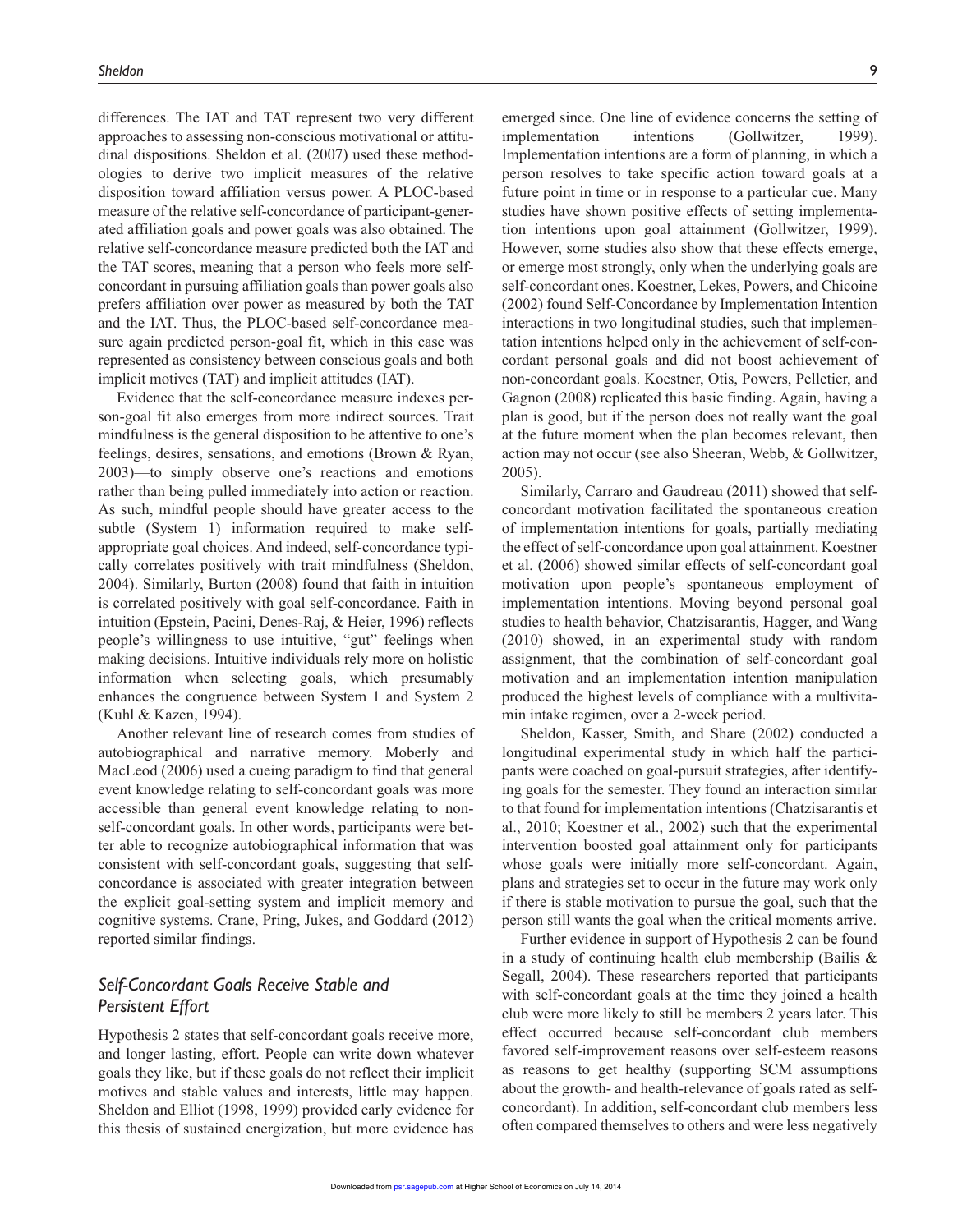influenced by social comparisons. For them, their club membership was about promoting their health, not about looking good to others.

In the same vein, Bailis, Fleming, and Segall (2005) compared two types of motivational message as predictors of later physical activity. They found that self-concordant individuals stayed active longer in response messages emphasizing the challenge of seeking health, whereas non-concordant individuals stayed active longer in response to messages emphasizing the reception of social support. For self-concordant individuals, their motivation was stable, and the question was "How can I maximize my performance of this goal?" For non-concordant individuals, their motivation was unstable, and the question was "How can I get others to help prop up my motivation?"

Further supporting Hypothesis 2, Sheldon and Lyubomirsky (2006) examined the efficacy of two happiness-relevant exercises, finding that self-concordant goal motivation to engage in the exercises predicted the largest and most sustained increases in happiness, because self-concordant individuals remained engaged in the exercises longest. Similarly, Dickerhoof (2007) found that the happiness-boosting activities of expressing gratitude and feeling optimism both worked better when there was selfconcordant motivation to do the activities.

Finally, Houser-Marko and Sheldon (2006) addressed the sustained energization question in a different way by introducing the "self-as-doer" concept. This construct represents people's propensity to define themselves as a verb (as the doer of a goal) rather than as a noun (as the haver of a goal). Houser-Marko and Sheldon first asked participants to turn their goals into doer verb-phrases (i.e., "boost my GPA" became "good grade-getter," and "work on my social life" became "friend-maker"). Participants then rated their identification with each doer phrase, and ratings were summed. The self-as-doer construct was found to predict long-term effort in personal goals, mediating the effect of self-concordance upon sustained effort. In other words, self-concordant individuals define themselves to a greater extent as "doers," consistent with the claim that self-concordant goals tap stable interests and values inside the person. As a result such individuals do better in their goals.

## *Self-Concordance Is Enhanced by Factors That Promote Self-Insight and Personal Empowerment*

How can self-concordance be increased? Hypothesis 3 states that internal and external factors that promote accurate selfinsight and/or personal empowerment can make a difference. As discussed above, accurate self-insight is needed to know what goals to pursue, and personal empowerment is needed to find the courage to pursue them. Concerning *internal* factors that promote self-insight, Burton (2008) showed that participants instructed to "follow their gut" in setting goals reported greater self-concordance for the resulting goals, compared

with participants instructed to "be very rational" in making their goal selections. "Following one's gut" presumably enhances a participant's access to System 1, containing implicit processes, so that more personality-appropriate goals can be selected. Findings that self-concordance is associated with trait mindfulness (Sheldon, 2004) echo the same theme: Mindful individuals, who habitually pay attention to their subtle internal responses, may be better able to select selfappropriate goals to pursue. Greguras and Diefendorff (2010) showed that the construct of "proactive personality" (Bateman & Crant, 1993) predicted self-concordant goal selection. According to Parker, Bindl, and Strauss (2010), proactive personality has three key attributes: It is self-starting, change oriented, and future focused. It appears that a self-directed focus on positive change promotes self-concordant goal selection. Finally, Judge, Bono, Erez, and Locke (2005) showed that "positive core evaluations" predicted self-concordant goal selection. Essentially, those with a greater sense of self-worth were able to take their own needs and potentials into greater account in making their goal choices.

A separate line of research has examined the construct of referential competence as a predictor of motivational congruence (Schultheiss, 2008; Schultheiss & Brunstein, 1999). Schultheiss (2008) argued that non-verbal and verbal-symbolic information are represented differently in the brain, such that non-verbal codes must be translated into verbal codes for motive-congruent goals to be selected. The term *referential competence* refers to individual differences in this ability and is typically operationalized in terms of the participant's speed and accuracy in verbally naming non-verbally presented information (Schultheiss & Brunstein, 1999). Referential competence can be also be manipulated experimentally: Schultheiss, Patalakh, Rawolle, Liening, and MacInnes (2011) asked some participants to vividly imagine the pursuit and attainment of a goal while attending to their affective responses to the experience, showing that those in this condition (compared with a control condition) thereafter evidenced greater implicit/explicit motive congruence. In a similar vein, Job and Brandstatter (2009) showed that participants induced to focus on motive-specific affective incentives while engaging in goal fantasies set goals that were more in line with their implicit motive dispositions. It appears that conscious and non-conscious information can become better aligned by such procedures. Unfortunately, no research has yet combined referential competence measures or manipulations, with self-concordance measures or manipulations. Still, the current theoretical analysis, along with the finding that self-concordance predicts congruence between goals and implicit motives (Sheldon, Prentice, & Halusic, 2014), suggests that individual differences in referential competence should predict individual differences in self-concordance. However, this remains to be demonstrated.

A variety of studies have examined *external* (i.e., interpersonal or contextual) factors as predictors of high self-concordance. One study of employee creativity, conducted in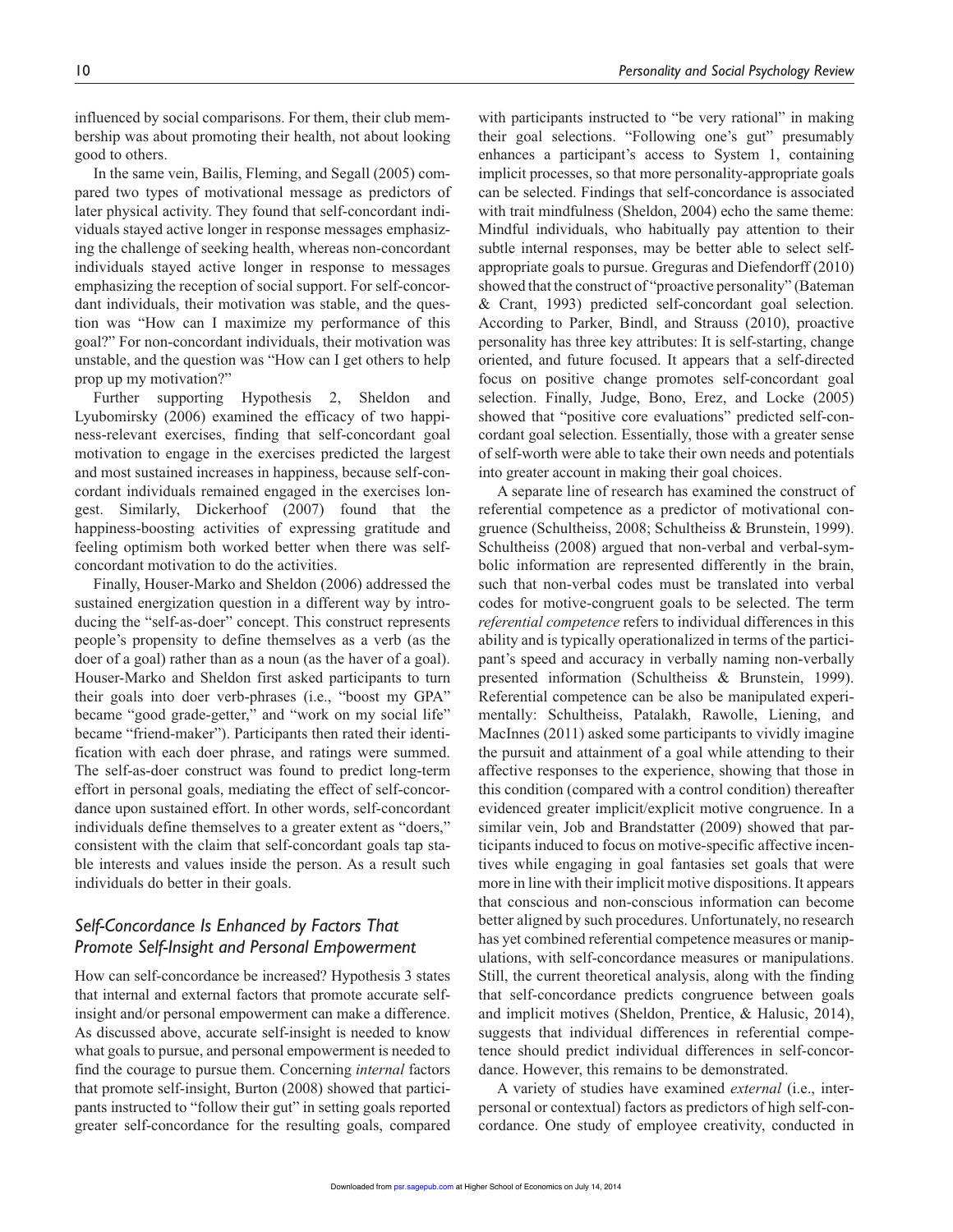China by Hon (2011), examined three such factors: empowering leadership, coworker support/helping, and organizational modernity. All three factors had independent effects upon self-concordant work motivation, which in turn predicted the supervisor-rated creativity of employees. These findings demonstrate effects of three levels of contextual variable (received empowerment at the coworker, supervisor, and organization levels) upon self-concordance. Another study of organizational behavior conducted by Burke and Linley (2007) found that executive coaching increased the goal self-concordance of senior business managers. This is one of the few controlled trials demonstrating the efficacy of life-coaching; in this case, coaching empowered participants to make more self-appropriate goal selections. As a third organizational example, Bono and Judge (2003) showed, in two studies, that transformational leaders (Burns, 1978) enable workers to select goals which they then rated as higher in self-concordance. Transformational leaders are said to improve follower's motivation and morale by connecting the follower's sense of identity to the project and by tailoring messages to the strengths of followers. Followers treated in this way are empowered and inspired to identify what they really want within the organizational setting.

Autonomy support is a key contextual construct within SDT (Deci & Ryan, 2000), defined as the extent to which authorities support subordinate choice, take the subordinate's perspective, and provide meaningful rationales supporting their recommendations, rather than being controlling or pressuring. Smith, Ntoumanis, and Duda (2007) examined selfconcordance within the sports domain, showing that the perceived autonomy supportiveness of coaches predicted self-concordant goal selection in athletes. By supporting choice and agency, coaches can empower athletes to select self-concordant goals. Sheldon and Watson (2011) demonstrated similar effects, showing that student athletes participating in recreational sports, club sports, and varsity sports reported more self-concordant motivation when their coaches were autonomy supportive. Sheldon and Watson also showed that this effect was significantly stronger in the varsity athlete group and argued that this occurred because the pressures upon varsity athletes are very intense. Having a supportive coach may be especially important for elite-level athletes, so that they can remain in touch with their original motivations to compete.

#### **Discussion**

This article has considered the nature of person/goal fit using a SDT lens. The SCM assumes that (a) conscious processes are often involved with goal selection, (b) conscious processes are often disassociated from relevant non-conscious processes, and, thus, (c) verbally articulated goal choices often fail to represent other important aspects of personality correctly. In this case, pursuing and achieving one's goals may fail to contribute to one's well-being and development. The PLOC methodology that I have used to assess this divided state assumes that non-concordant goals tend to feel externally caused, meaning that they are motivated by guilt and introjects or by pressuring environmental forces and contingencies. In contrast, self-concordant goals feel internally caused, meaning that they are undertaken willingly because they are challenging, interesting, and meaningful. The SCM assumes that goals that feel internally caused likely better represent the developing interests, core values, and long-term potentials of the person. Thus, striving for such goals is more likely to benefit the striver.

The literature review found support for three hypotheses: that the self-concordance measure indeed indexes the "fit" between explicit goals and deeper personality processes, that self-concordant goals tap enduring interests and values within the personality, and self-concordant goal selection is enhanced by intra- and interpersonal factors that promote self-insight and personal autonomy and empowerment. I am grateful that other researchers have employed the SCM within their studies, providing this new information. I now turn to some broader conceptual issues suggested by these findings.

#### *Becoming Oneself*

The SCM is built on the assumption that conscious goal-setting processes may not accurately reflect and represent "deeper" processes within personality, such that a person's goals may be "out of touch" with that person's potentials (as were Anna's goals). Are there really two different entities inside people—a deep one that needs to be contacted, accessed, and developed, and a shallow one, which does the contacting, accessing, and developing? The self-concordance perspective provides one way of making sense of these expressions, by distinguishing between the other aspects of our personalities, including our implicit motives and longterm growth potentials, and our explicit conscious goals and intentions (which Kahneman, 2011, described as "oddly out of touch with the self that does our living"). According to this perspective, to "get in touch with oneself" is for the goalsetting aspect of System 2 to gain better access to relevant information within System 1, so that positive trends and potentials within System 1 are better represented and forwarded by the person's goals. To "be true to oneself" is to consciously refer to one's stable values, motives, and beliefs as one makes decisions, which can be difficult when momentary social influences are insensitive or contradictory to these values and beliefs. To "become oneself" is to reduce the discrepancy between the conscious information that we have about ourselves and the rest of our personality, especially the healthy, proactive aspects of personality (Hofmann & Wilson, 2010; Rogers, 1964).

## *The Possibility of Free Will*

People often feel that they freely make decisions and take action, and indeed, that is the primary diagnostic of selfconcordance (self-concordant individuals feel self-determined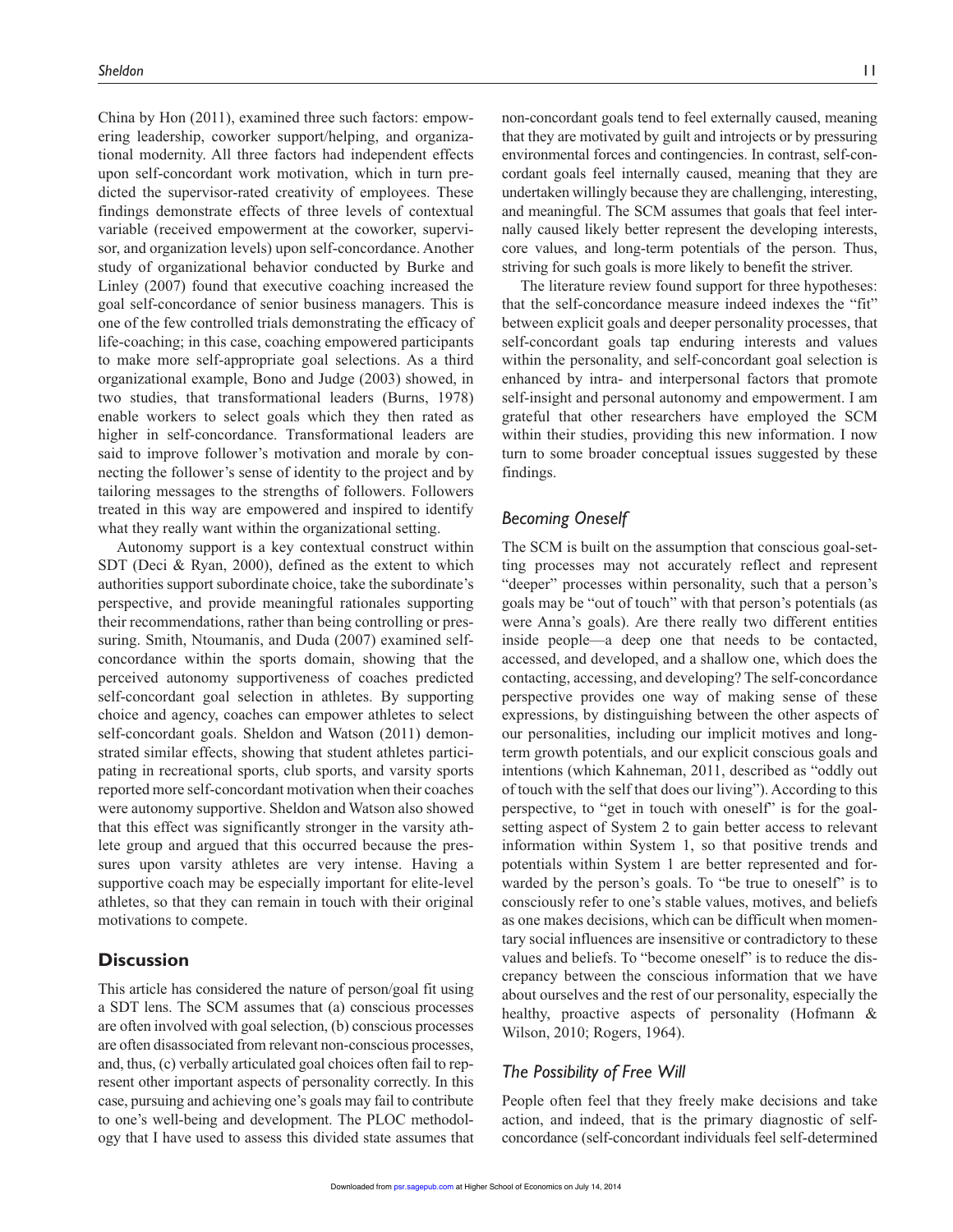as they pursue their self-stated goals and initiatives, and do not feel controlled by internal or external pressures). Should such feelings be taken at face value? Probably not; there are many ways that a deterministic scientific perspective might reduce such apparent free will to something else. Conscious experience is always undergirded by non-conscious brain processes, which are always temporally prior to and thus potentially causal of conscious states (Libet, 2004); there will always be influences on our own behavior that we do not know about, or misinterpret (Wegner, 2002); and we can never escape from our learning history, nor our current situation. Our choices are highly constrained.

Still, the fact that *feelings* of being self-determined are associated with obtaining the outcomes that the person prefers, promoting growth and happiness, and the fact that feelings of being externally controlled are less likely to bring about such favorable outcomes, are highly suggestive. Perhaps free will is neither a certain reality, nor a certain illusion (Wegner, 2002); perhaps it is instead a *variable*, such that in practice, some people have more of it than others (Baumeister & Vohs, 2012). Perhaps the only kind of free will that matters, for our lives, comes from the ability to make goal choices that allow us to act according to our genuine, self-determined inclinations, turning us into more fulfilled individuals. Again, making correct choices is apparently not easy to do, given that consciousness lacks access to so much of what goes on in people's minds (Hofmann & Wilson, 2010).

Is consciousness really necessary, or is it merely epiphenomal? Although this question goes well beyond the scope of this article, it has been suggested (Baars, 1997; Baumeister, 2011) that a primary function of consciousness is to serve as a partially autonomous interface (Allport, 1955) between our internal cognitive/emotional machinery, on the one hand, and the external world-as-found, on the other. Momentary consciousness may have evolved so that people could adapt flexibly and creatively to the circumstances at hand. However, this creative capacity comes with the risk that consciousness can be cut off from internal information relevant for decision-making. In the extreme, people's conscious thoughts may give them only limited or distorted access to their true preferences and feelings, and the imperative, for such people, is to find a way to reach beneath such limitations to re-connect with who they really are (Hofmann & Wilson, 2010; Rogers, 1964). Again, "becoming oneself" is promoted by the ability to select goals that provide an outlet for positive dispositions and developmental trends within one's own implicit personality. I argue that this is an ability that is always latent within people, because we have an organismic valuing process (Rogers, 1964; Sheldon et al., 2003) that can help us know how we really feel about what we are doing, if we are able to mindfully attend to the output of that process (Brown & Ryan, 2003).

## *Promoting Self-Concordance*

What can be done to promote greater self-concordance in people's goal strivings? One approach suggested by the current review is to promote cultural or organizational change, so that leaders and authorities are more sensitive to subordinate's autonomy and choices and also sensitive to the fact that subordinates may need to be helped to identify their own best choices (Assor, 2012; Reeve, 2009). As we have seen, organizational modernity, transformational leadership, empowering leadership, leader autonomy support, and life-coaching can all facilitate these processes. Another approach to enhancing selfconcordance, suggested by the current review, might be to enact exercises or activities that enhance people's self-attunement. These may include teaching people to listen to and follow their "gut" intuitions about what to do rather than their rational mind (Burton, 2008); teaching people to be more mindful, as is accomplished by Mindfulness-Based Stress Reduction (MBSR; Kabat-Zinn, 2003) classes; teaching people to imagine the affective responses they would actually have to various choices they might make (Brunstein & Schultheiss, 1999; Job & Brandstatter, 2009); teaching people (such as Anna) to seek out other's opinions regarding what may be the best choices for them (Wilson, 2002); engaging people in value clarification exercises, in which they imagine the effects of pursuing various types of values (Lekes, Hope, Gouveia, Koestner, & Philippe, 2012); and teaching people about their own affective forecasting errors, so that they can better predict the effects of various events and possible choices upon their mood and well-being (Wilson & Gilbert, 2005).

Another route might simply be to do a goal-PLOC assessment, then teach people the meaning of the PLOC-based self-concordance measure. When there is non-concordance, people might be asked to reflect on why they feel external rather than internal motivation for the candidate goals they have identified (Sheldon, 2012). This measure purports to provide a fairly direct measure of goal/personality matching, and people may benefit from prompted consideration of why they have been infiltrated (Kuhl & Kazen, 1994) by goals that they do not believe in and/or do not enjoy pursuing.

#### *Critiquing the PLOC Measure*

As noted, there are a variety of ways of conceptualizing and measuring the construct of self-concordance, and in my research, I have relied primarily on a measure based on SDT's PLOC construct. Although considerable evidence supports the validity of this measure, it is also important to consider possible limitations of the measure. One is that the measure is a difference score representing the extent to which a person endorses autonomous goal-reasons more than controlled goal-reasons. With this methodology, a person with low scores on both types of reason could get the same selfconcordance score as a person with high scores on both types of reason; the difference between the two reasons might be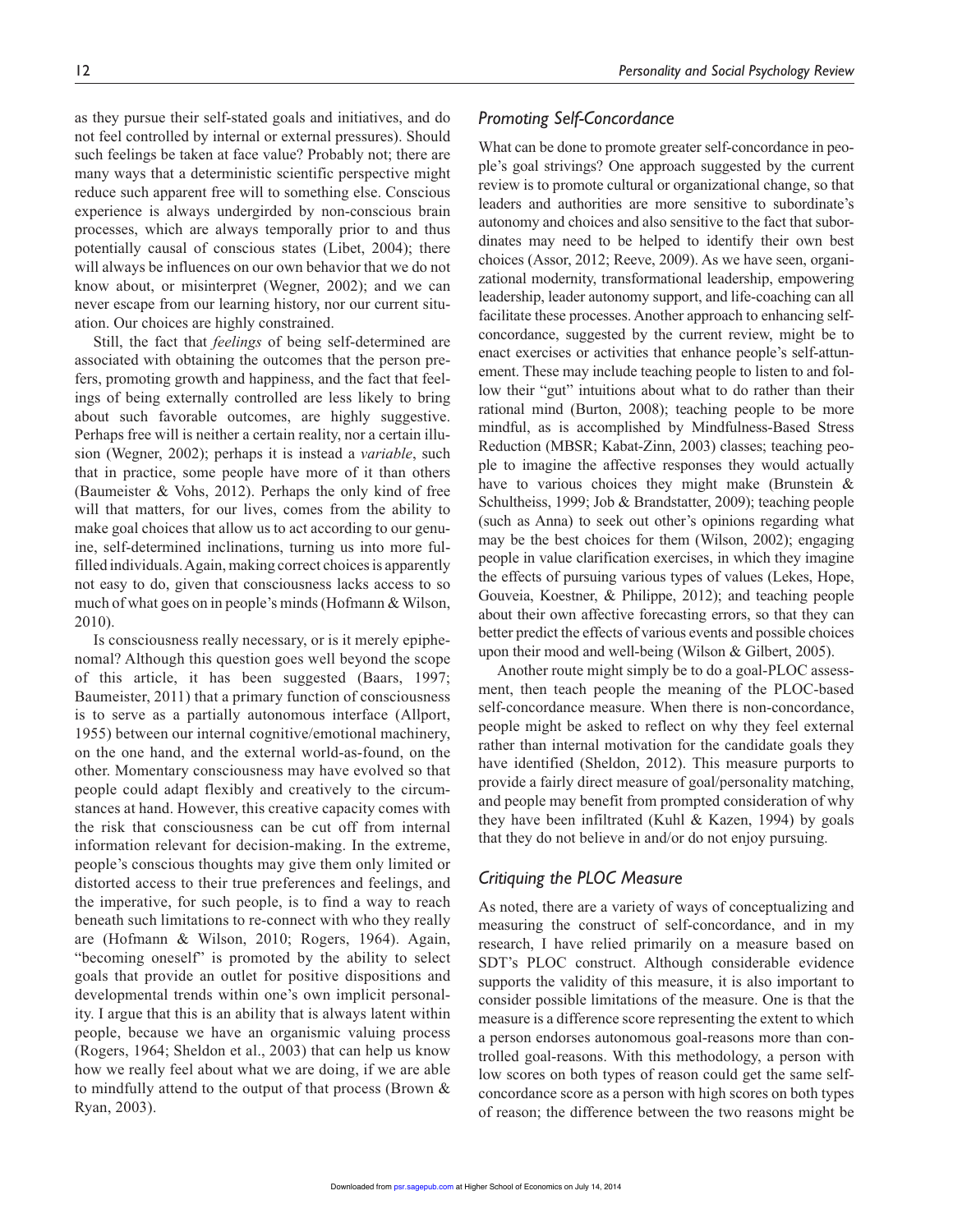the same in either case. One argument in defense of the measure is that it is only the "quantity" of motivation (the sum) that varies between these two cases, while the "quality" of motivation (the difference) is being measured accurately in both cases. This analysis suggests that for some purposes researchers may want to examine the sum of the two types of reason scores as well as the difference between them, so that both quantity and quality of motivation can be considered. Another defense is based on SDT's "internalization continuum" concept, which views the quality of motivation in terms of the degree that the motivation has been assimilated into the self. The difference score approach is necessary to locate a motivated behavior upon the specified internalization continuum. Notably, some approaches to calculating RAIs double-weight the extremes of the continuum (e.g., they double-weight the external and intrinsic motivation scores; Deci & Ryan, 2000). In my self-concordance research, I have not done this, because it is a more complex way of treating the data that makes more starting assumptions, and because usually it makes little difference which way the score is computed.

Another potential critique of the PLOC measure is that it is based on self-report, and people are often said to be unable to self-report accurately on their true motivations (Schultheiss, 2008). However, as explained earlier, the PLOC measurement approach does not assume that people know what they actually want; it only assumes that people can know how they *feel* about what they *think* they want. This is a subtle but crucial difference. The ignorant conscious mind may project goals onto the response sheet that are inconsistent with the person's implicit motives or potentials, but in such cases, there is often a residue of ambivalence that is accessible to self-report. Another critique is that people may not know whether a goal really came from them or not; for example, Kuhl and Kazen's (1994) earlier-discussed work on false self-ascription indicates that people sometimes misremember the source of their goals, thinking goals suggested by authorities were their own idea. However, the SCM does not require that goals rated as self-concordant were originally the participant's own idea; naturally, we take in many ideas for behavior from the environment, some good and some bad. What matters is whether the person has a feeling of ownership of the goal, once it has been stated. If he or she does not, then the goal may not represent his or her long-term potentials. Of course, feeling ambivalent about a goal does not *always* have to mean that it is the "wrong goal"; a person may feel ambivalent simply because she is afraid or lacks courage, or because he is worried about what others may think if he pursues a truly authentic goal. The PLOC measure of self-concordance does not purport to categorize goals flawlessly; instead, it provides a tool that, on average, works fairly well. There may well be better approaches, as yet undiscovered.

Finally, what if the PLOC measure is really just a measure of goal commitment? Some goal-commitment scales have

items similar to the PLOC measure (Brunstein et al., 1998; Hollenbeck, Williams, & Klein, 1989), such as "I fully identify myself with this goal" and "I am strongly committed to pursuing this goal." I have two responses to this critique. First, measures of simple goal commitment have been assessed and controlled in some self-concordance research (Sheldon & Elliot, 1999; Sheldon & Kasser, 1998), as well as measures of goal importance and goal expectancy. Selfconcordance effects typically remain when these constructs are controlled, indicating that the self-concordance measure gets at something more. Second, it is true that some items in goal-commitment scales are similar to items in the PLOC scale (especially items tapping identified motivation). However, none of these scales refer to the full range of motivations identified by SDT (intrinsic, introjected, and external, as well as identified), nor do they refer to the internalization process and continuum, which are central to the SDT account. Thus, in my view, mere goal commitment and importance measures fail to directly address the issue of "deep person/goal fit." People can be (and often are) strongly committed, at least initially, to goals that they later abandon. For example, in research by Sheldon and Elliot (1998), people with strong controlled motivation initially intended to try hard, but this intention faded because it was not supported by their enduring interests and values. People who initially feel strongly committed to their goals may sometimes suffer the same fate.

Other limitations of the SCM research so far include its focus primarily on college-age participants (but see Sheldon & Kasser, 2001, and Sheldon, Kasser, Houser-Marko, Jones, & Turban, 2005 for research on community participants), from western countries (although see Sheldon et al., 2004, for research comparing U.S., Taiwanese, Singaporean, and Korean participants). In addition, there has been very little research to date combining the SCM with motive disposition theory and measures, a highly relevant avenue of exploration (but see Sheldon & Schuler, 2011, and Sheldon et al., 2014, for recent examples of such combinations). Finally, there needs to be research examining the neurological and brain correlates of self-concordant activity (but see Lee, Reeve, Xue, & Xiong, 2012, for some recent evidence connecting self-determination with anterior gyrus activity).

#### **Conclusion**

In this article I have described a theory of goal self-concordance that is consistent with contemporary knowledge concerning implicit and explicit motivation, System 1 and System 2 functioning, conscious versus non-conscious thought, goal-system organization and self-regulation, and the humanistic perspective of SDT. I used the theory to make three predictions which were confirmed by a literature review. It appears that personality development can be in part self-directed, and not just a function of encountering favorable or activating environments and contexts. However,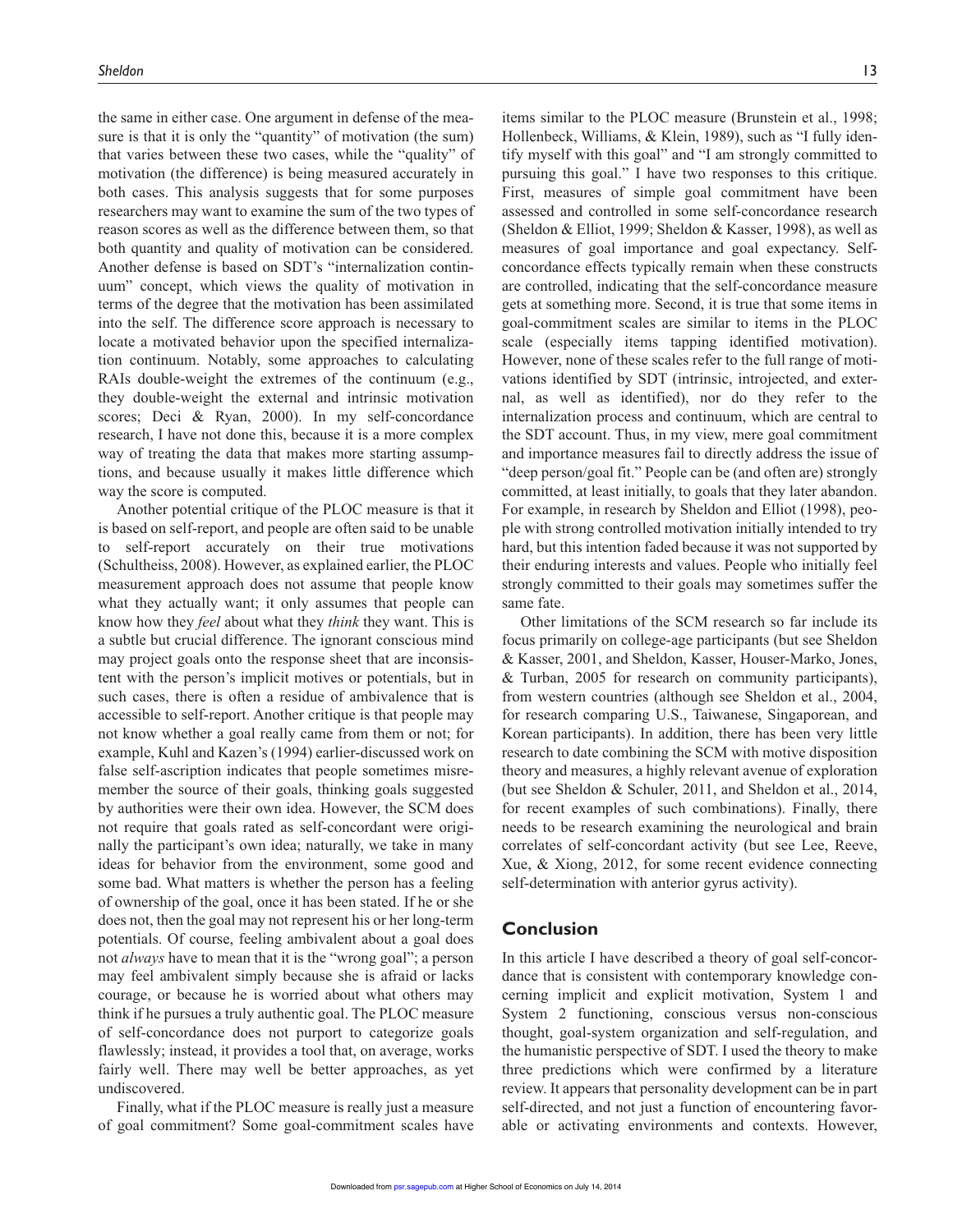people will be most successful in taking action to "become themselves" if they are able to identify and commit to goals that are somehow consistent with their innate talents and implicit processes.

#### **Declaration of Conflicting Interests**

The author(s) declared no potential conflicts of interest with respect to the research, authorship, and/or publication of this article.

#### **Funding**

The author(s) received no financial support for the research, authorship, and/or publication of this article.

#### **References**

- Allport, G. (1955). *Becoming: Basic considerations for a psychology of personality*. New Haven, CT: Yale University Press.
- Assor, A. (2012). Allowing choice and nurturing an inner compass: Educational practices supporting student's need for autonomy. In S. L. Christenson, A. L. Reschly, & C. Wylie (Eds.), *Handbook of research on student engagement* (pp. 421-439). New York, NY: Springer.
- Austin, J. T., & Vancouver, J. B. (1996). Goal constructs in psychology: Structure, process, and content. *Psychological Bulletin*, *120*, 338-375.
- Baars, B. J. (1997). In the theatre of consciousness: Global workspace theory, a rigorous scientific theory of consciousness. *Journal of Consciousness Studies*, *4*, 292-309.
- Bailis, D. S., Fleming, J. A., & Segall, A. (2005). Self-determination and functional persuasion to encourage physical activity. *Psychology & Health*, *20*, 691-708.
- Bailis, D. S., & Segall, A. (2004). Self-determination and social comparison in a health-promotion setting. *Basic and Applied Social Psychology*, *26*, 25-33.
- Bakan, D. (1966). *The duality of human existence: An essay on psychology and religion*. Oxford, UK: Rand McNally.
- Bandura, A. (1997). *Self-efficacy: The exercise of control*. New York, NY: Freeman.
- Bargh, J. A. (2004). Being here now: Is consciousness necessary for human freedom? In J. Greenberg, S. L. Koole, & T. Pyszczynski (Eds.), *Handbook of experimental existential psychology* (pp. 385-397). New York, NY: Guilford Press.
- Bargh, J. A., & Ferguson, M. J. (2000). Beyond behaviorism: On the automaticity of higher mental processes. *Psychological Bulletin*, *126*, 925-945.
- Bargh, J. A., Gollwitzer, P. M., Lee-Chai, A., Barndollar, K., & Trotschel, R. (2001). The automated will: Nonconscious activation and pursuit of behavioral goals. *Journal of Personality and Social Psychology*, *81*, 1014-1027.
- Bargh, J. A., & Huang, J. Y. (2011). The selfish goal: Self-deception occurs naturally from autonomous goal operation. *Behavioral & Brain Sciences*, *34*, 27-28.
- Bateman, T. S., & Crant, J. M. (1993). The proactive component of organizational behavior: A measure and correlates. *Journal of Organizational Behavior*, *14*, 103-118.
- Baumeister, R. F. (2011). The unity of self at the interface of the animal body and the cultural system. *Psychological Studies*, *56*, 5-11.
- Baumeister, R. F., & Vohs, K. D. (2012). Self-regulation and the executive function of the self. In M. Leary & J. Tangney (Eds.), *Handbook of self and identity* (2nd ed., pp. 180-197). New York, NY: Guilford Press.
- Bono, J. E., & Judge, T. A. (2003). Self-concordance at work: Toward understanding the motivational effects of transformational leaders. *Academy of Management Journal*, *46*, 554-571.
- Bos, M. W., & Dijksterhuis, A. (2012). Self-knowledge, unconscious thought, and decision making. In S. Vazire & T. D. Wilson (Eds.), *Handbook of self-knowledge* (pp. 181-193). New York, NY: Guilford Press.
- Brown, K. W., & Ryan, R. M. (2003). The benefits of being present: Mindfulness and its role in psychological well-being. *Journal of Personality and Social Psychology*, *84*, 822-848.
- Brunstein, J. C., & Schultheiss, O. C. (1999). Goal imagery: Bridging the gap between implicit motives and explicit goals. *Journal of Personality*, *67*, 1-38.
- Brunstein, J. C., Schultheiss, O. C., & Grassman, R. (1998). Personal goals and emotional well-being: The moderating role of motive dispositions. *Journal of Personality and Social Psychology*, *75*, 494-508.
- Burke, D., & Linley, P. A. (2007). Enhancing goal self-concordance through coaching. *International Coaching Psychology Review*, *2*, 62-69.
- Burns, J. M. (1978). *Leadership*. Oxford, UK: Harper & Row.
- Burton, C. M. (2008). Gut feelings and goal pursuit: A path to selfconcordance. *Dissertation Abstracts International: Section B. Sciences and Engineering*, *73*(2-B), 1303-1387.
- Cacioppo, J., Berntson, G., & Crites, S. (1996). Social neuroscience: Principles of psychophysiological arousal and response. In E. T. Higgins & A. Kruglanski (Eds.), *Social psychology: Handbook of basic principles* (pp. 72-101). New York, NY: Guilford Press.
- Cantor, N., & Sanderson, C. (1999). Life task participation and well-being: The importance of taking part in daily life. In D. Kahneman, E. Diener, & N. Schwarz (Eds.), *Well-being: The foundations of hedonic psychology* (pp. 230-243). New York, NY: Russell Sage.
- Carraro, N., & Gaudreau, P. (2011). Implementation planning as a pathway between goal motivation and goal progress for academic and physical activity goals. *Journal of Applied Social Psychology*, *41*, 1835-1856.
- Carver, C. S., & Scheier, M. (1981). *Attention and self-regulation: A control theory approach to human behavior*. New York, NY: Springer.
- Carver, C. S., & Scheier, M. (1998). *On the self-regulation of behavior*. Cambridge, UK: Cambridge University Press.
- Carver, C. S., & Scheier, M. F. (2012). Cybernetic control processes and the self- regulation of behavior. In R. M. Ryan (Ed.), *The Oxford handbook of human motivation* (pp. 28-42). New York, NY: Oxford University Press.
- Chatzisarantis, N. L., Hagger, M. S., & Wang, J. C. K. (2010). Evaluating the effects of implementation intention and selfconcordance on behavior. *British Journal of Psychology*, *101*, 705-718.
- Clore, G. L., & Robinson, M. D. (2012). Knowing our emotions: How do we know what we feel? In S. Vazire & T. D. Wilson (Eds.), *Handbook of self-knowledge* (pp. 194-209). New York, NY: Guilford Press.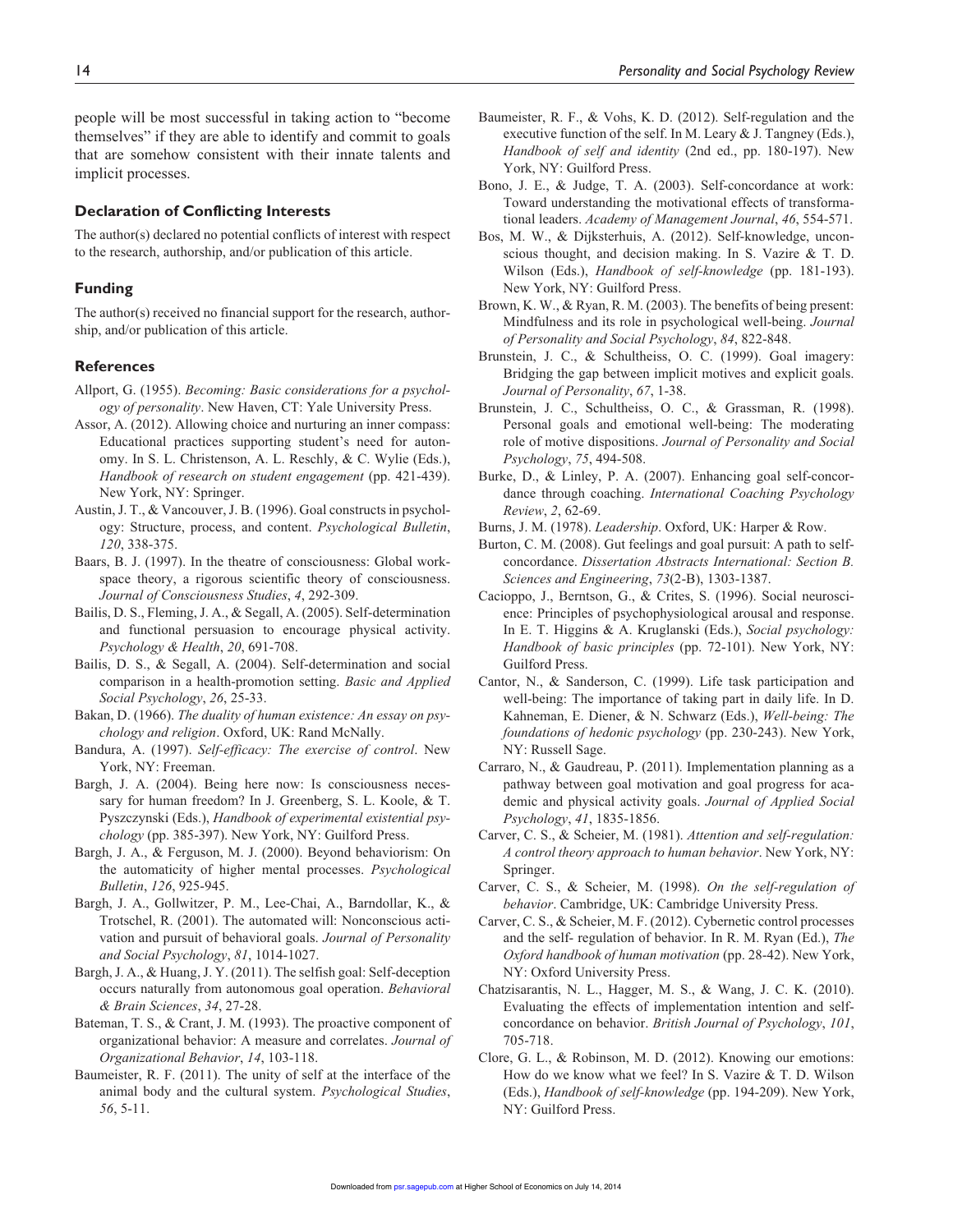- Crane, L., Pring, L., Jukes, K., & Goddard, L. (2012). Patterns of autobiographical memory in adults with autism spectrum disorder. *Journal of Autism and Developmental Disorders*, *42*, 2100-2112.
- Custers, R., Eitam, B., & Bargh, J. A. (2012). Conscious and unconscious processes in goal pursuit. In H. Aarts & A. J. Elliot (Eds.), *Goal-directed behavior* (pp. 231-266). New York, NY: Psychology Press.
- Deci, E. L., & Ryan, R. M. (1985). *Intrinsic motivation and selfdetermination in human behavior*. New York, NY: Plenum.
- Deci, E. L., & Ryan, R. M. (1991). A motivational approach to self: Integration in personality. In R. Dienstbier (Ed.), *Nebraska symposium on motivation: Vol. 38. Perspectives on motivation* (pp. 237-288). Lincoln: University of Nebraska Press.
- Deci, E. L., & Ryan, R. M. (2000). The "what" and "why" of goal pursuits: Human needs and the self-determination of behavior. *Psychological Inquiry*, *11*, 227-268.
- Dickerhoof, R. M. (2007). Expressing optimism and gratitude: A longitudinal investigation of cognitive strategies to increase well-being. *Dissertation Abstracts International: Section B. Sciences and Engineering*, *68*(6-B), 4174-4298.
- Diener, E., & Fujita, F. (1995). Resources, personal strivings, and subjective well-being: A nomothetic and idiographic approach. *Journal of Personality and Social Psychology*, *68*, 926-935.
- Dijksterhuis, A., & Aarts, H. (2012). Control, consciousness, and agency. In H. Aarts & A. J. Elliot (Eds.), *Goal-directed behavior* (pp. 301-323). San Diego, CA: Psychology Press.
- Emmons, R. A. (1989). The personal strivings approach to personality. In L. A. Pervin (Ed.), *Goal concepts in personality and social psychology* (pp. 87-126). Hillsdale, NJ: Lawrence Erlbaum.
- Emmons, R. A. & McAdams, D. P. (1991). Personal strivings and motive dispositions: Exploring the links. *Personality and Social Psychology Bulletin*, *17*, 648-654.
- Epstein, S. (1991). Cognitive-experiential self-theory: An integrative theory of personality. In R. C. Curtis (Ed.), *The relational self: Theoretical convergences in psychoanalysis and social psychology* (pp. 111-137). New York, NY: Guilford Press.
- Epstein, S., Pacini, R., Denes-Raj, V., & Heier, H. (1996). Individual differences in intuitive-experiential and analytical-rational thinking styles. *Journal of Personality and Social Psychology*, *71*, 390-405.
- Erikson, E. (1963). *Childhood and society*. New York, NY: Norton.
- Gardner, H. (2006). *Multiple intelligences: New Horizons in theory and practice*. New York, NY: Basic Books.
- Gawronski, B., & Bodenhausen, G. V. (2012). Self-insight from a dual-process perspective. In S. Vazire & T. D. Wilson (Eds.), *Handbook of self-knowledge* (pp. 22-38). New York, NY: Guilford Press.
- Gollwitzer, P. M. (1999). Implementation intentions: Strong effects of simple plans. *American Psychologist*, *54*, 493-503.
- Gollwitzer, P. M. (2012). Mindset theory of action phases. In P. A. M. Van Lange, A. W. Kruglanski, & T. T. Higgins (Eds.), *Handbook of theories of social psychology* (pp. 526-545). Thousand Oaks, CA: SAGE.
- Greenwald, A. G., McGhee, D. E., Schwartz, J. L. K. (1998). Measuring individual differences in implicit cognition: The implicit association test. *Journal of Personality and Social Psychology*, *74*, 1464-1480.
- Greguras, G. J., & Diefendorff, J. M. (2010). Why does proactive personality predict employee life satisfaction and work behaviors? A field investigation of the mediating role of the selfconcordance model. *Personnel Psychology*, *63*, 539-560.
- Heckhausen, H., & Gollwitzer, P. M. (1987). Thought contents and cognitive functioning in motivational versus volitional states of mind. *Motivation and Emotion*, *11*, 101-120.
- Hofmann, W., & Wilson, T. D. (2010). Consciousness, introspection, and the adaptive unconsciousness. In B. Gawronski & B. K. Payne (Eds.), *Handbook of implicit social cognition: Measurement, theory, and applications* (pp. 197-215). New York, NY: Guilford Press.
- Hofree, G., & Winkielman, P. (2012). On (not) knowing and feeling what we want and like. In S. Vazire & T. D. Wilson (Eds.), *Handbook of self-knowledge* (pp. 210-224). New York, NY: Guilford Press.
- Hollenbeck, J. R., Williams, C. L., & Klein, H. J. (1989). An empirical examination of the antecedents of commitment to difficult goals. *Journal of Applied Psychology*, *74*, 18-23.
- Hon, A. H. Y. (2011). Enhancing employee creativity in the Chinese context: The mediating role of employee self-concordance. *International Journal of Hospitality Management*, *30*, 375-384.
- Houser-Marko, L., & Sheldon, K. M. (2006). Motivating behavioral persistence: The self-as-doer construct. *Personality and Social Psychology Bulletin*, *32*, 1037-1049.
- Houser-Marko, L., & Sheldon, K. M. (2008). Eyes on the prize or nose to the grindstone? The effects of level of evaluation on mood and motivation. *Personality and Social Psychology Bulletin*, *34*, 1556-1569.
- Job, V., & Brandstatter, V. (2009). Get a taste of your goals: Promoting motive goal congruence through affect-focus goal fantasy. *Journal of Personality*, *77*, 1527-1559.
- Judge, J. A., Bono, J. E., Erez, A., & Locke, E. A. (2005). Core self-evaluations and job and life satisfaction: The role of selfconcordance and goal attainment. *Journal of Applied Psychology*, *90*, 257-268.
- Kabat-Zinn, J. (2003). Mindfulness-based stress reduction (MBSR). *Constructivism in the Human Sciences*, *8*, 73-107.
- Kahneman, D. (2011). *Thinking, fast and slow*. New York, NY: Farrar, Straus, and Giroux.
- Kahneman, D., & Fredrick, S. (2005). A model of heuristic judgment. In K. J. Holyoak & R. G. Morrison (Eds.), *The Cambridge handbook of thinking and reasoning* (pp. 267-293). New York, NY: Cambridge University Press.
- Kasser, T. (2002). *The high price of materialism*. Cambridge, MA: MIT Press.
- Kifer, Y. H., Heller, D., Perunovic, W. Q. E., & Galinsky, A. D. (2013). The good life of the powerful: The experience of power and authenticity enhances subjective well-being. *Psychological Science*, *24*, 280-288.
- Klinger, E. (1977). *Meaning and void: Inner experience and the incentives in people's lives*. Minneapolis: University of Minnesota Press.
- Koestner, R., Horbert, E. J., Gaudreau, P., Powers, T., Di Dio, P., Bryan, C., . . . Salter, N. (2006). Bolstering implementation plans for the long haul: The benefits of simultaneously boosting self-concordance or self-efficacy. *Personality and Social Psychology Bulletin*, *32*, 1547-1558.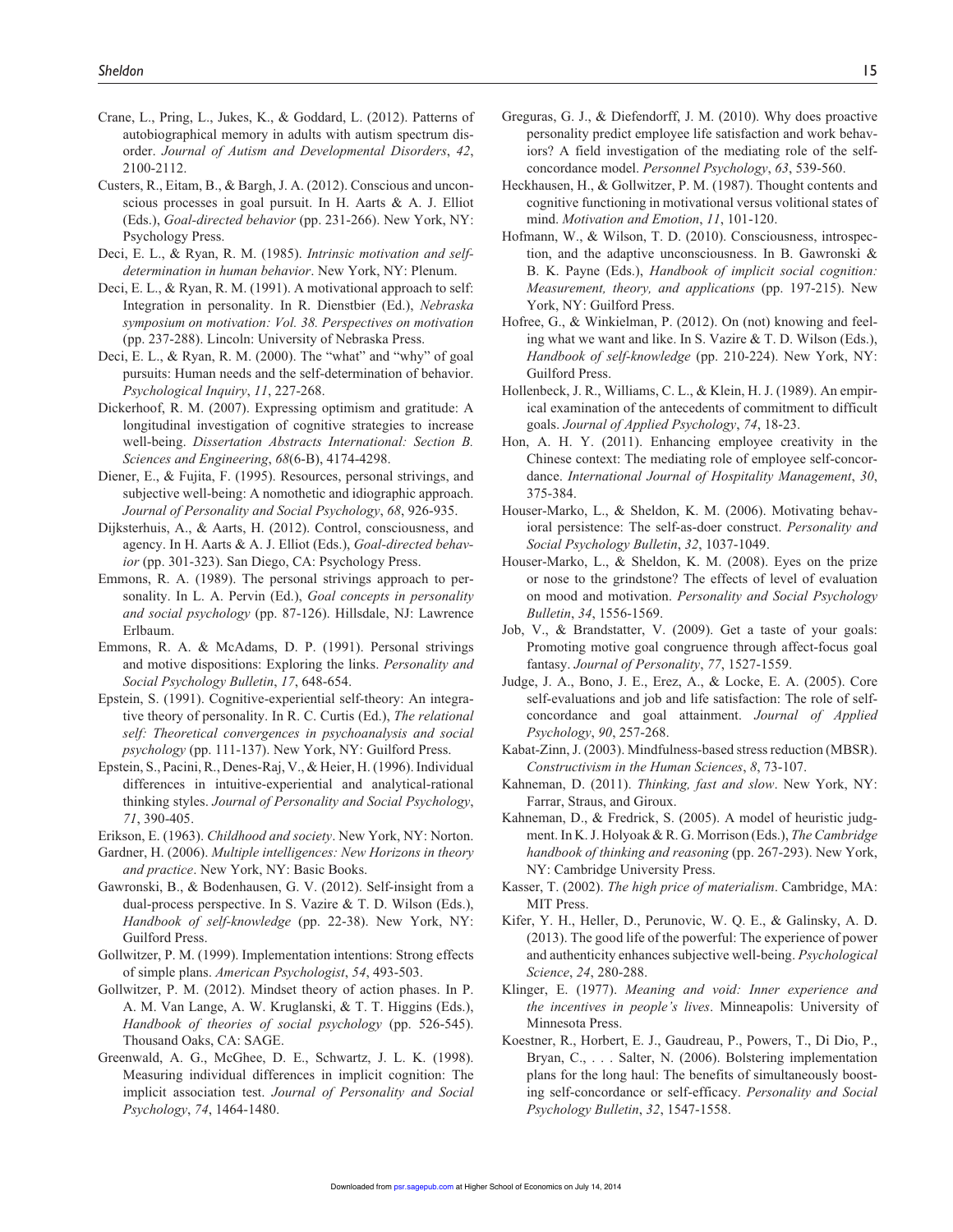- Koestner, R., Lekes, N., Powers, T. A., & Chicoine, E. (2002). Attaining personal goals: Self-concordance plus implementations equals success. *Journal of Personality and Social Psychology*, *83*, 231-244.
- Koestner, R., Otis, N., Powers, T., Pelletier, L., & Gagnon, H. (2008). Autonomous motivation, controlled motivation and goal progress. *Journal of Personality*, *76*, 1201-1230.
- Kruglanski, A., & Kopetz, C. (2009). The role of goal systems in self-regulation. In E. Morsella, J. Bargh, & P. M. Gollwitzer (Eds.), *Oxford handbook of human action* (pp. 350-367). New York, NY: Oxford University Press.
- Kuhl, J. (2000). A functional-design approach to motivation and self-regulation: The dynamics of personality systems and interactions. In M. Boekaerts & P. Pintrich (Eds.), *Handbook of self-regulation* (pp. 111-169). San Diego, CA: Academic Press.
- Kuhl, J., & Kazen, M. (1994). Self-discrimination and memory: State orientation and false self-ascription of assigned activities. *Journal of Personality and Social Psychology*, *66*, 1103-1115.
- Kuhl, J., Kazen, M., & Koole, S. L. (2006). Putting self-regulation theory into practice: A users' manual: Comment. *Applied Psychology: An International Review*, *55*, 408-418.
- Lee, W., Reeve, J., Xue, Y., & Xiong, J. (2012). Neural differences between intrinsic reasons for doing versus extrinsic reasons for doing: An fMRI study. *Neuroscience Research*, *73*, 68-72.
- Lekes, N., Hope, N., Gouveia, L., Koestner, R., & Philippe, F. L. (2012). Influencing value priorities and increasing well-being: The effects of reflecting on intrinsic values. *The Journal of Positive Psychology*, *7*, 249-261.
- Libet, B. (2004). *Mind time: The temporal factor in consciousness*. Cambridge, MA: Harvard University Press.
- Little, B. R. (1983). Personal projects: A rationale and method for investigation. *Environment & Behavior*, *15*, 273-309.
- Little, B. R. (1996). Free traits, personal projects and idio-tapes: Three tiers for personality psychology. *Psychological Inquiry*, *7*, 340-344.
- Markus, H., & Ruvolo, A. (1989). Possible selves: Personalized representations of goals. In L. Pervin (Ed.), *Goal concepts in personality and social psychology* (pp. 211-241). Hillsdale, NJ: Lawrence Erlbaum.
- May, K., & Hittner, J. B. (2003). On the relation between power and reliability of difference scores. *Perceptual & Motor Skills*, *97*, 905-908.
- McAdams, D. P. (1996). Personality, Modernity, and the storied self: A contemporary framework for studying persons. *Psychological Inquiry*, *7*, 295-321.
- McAdams, D. P. (2008). Personal narratives and the life story. In O. P. John, R. W. Robins, & L. A. Pervin (Eds.), *Handbook of personality: Theory and research* (3rd ed., pp. 242-262). New York, NY: Guilford Press.
- McClelland, D. C. (1985). *Human motivation*. New York, NY: Cambridge University Press.
- McClelland, D. C., Koestner, R., & Weinberger, J. (1989). How do self-attributed and implicit motives differ? *Psychological Review*, *96*, 690-702.
- McGregor, I., McAdams, D. P., & Little, B. R. (2006). Personal projects, life stories, and happiness: On being true to traits. *Journal of Research in Personality*, *40*, 551-572.
- Miller, G. A., Galanter, E., & Pribram, K. H. (1986). *Plans and the structure of behavior*. New York, NY: Adams Bannister Cox.
- Moberly, N. J., & MacLeod, A. K. (2006). Goal pursuit, goal selfconcordance, and the accessibility of autobiographical knowledge. *Memory*, *14*, 901-915.
- Murray, H. (1938). *Explorations in personality*. New York, NY: Oxford University Press.
- Parker, S. K., Bindl, U. K., & Strauss, K. (2010). Making things happen: A model of proactive motivation. *Journal of Management*, *36*, 827-856.
- Piaget, J. (1971). *Biology and knowledge: An essay on the relations between organismic regulations and cognitive processes*. Chicago, IL: University of Chicago Press.
- Powers, W. T. (2005). *Behavior: The control of perception*. New Canaan, CT: Benchmark Press.
- Reeve, J. (2009). Why teachers adopt a controlling motivating style toward students and how they can become more autonomy supportive. *Educational Psychologist*, *44*, 159-175.
- Rogers, C. R. (1961). *On becoming a person: A therapist's view of psychotherapy*. Boston, MA: Houghton Mifflin.
- Rogers, C. R. (1964). Toward a modern approach to values: The valuing process in the mature person. *Journal of Abnormal and Social Psychology*, *68*, 160-167.
- Rothbart, M. (2011). *Becoming who we are: Temperament and personality in development*. New York, NY: Guilford Press.
- Ruehlman, L. S., & Wolchick, S. A. (1988). Personal goals and interpersonal support and hindrance as factors in psychological distress and well-being. *Journal of Personality and Social Psychology*, *55*, 293-301.
- Ryan, R. M. (1995). Psychological needs and the facilitation of integrative processes. *Journal of Personality*, *63*, 397-427.
- Ryan, R. M., & Connell, J. P. (1989). Perceived locus of causality and internalization: Examining reasons for acting in two domains. *Journal of Personality and Social Psychology*, *57*, 749-761.
- Ryan, R. M., Sheldon, K. M., Kasser, T., & Deci, E. L. (1996). All goals are not created equal: The relation of goal content and regulatory styles to mental health. In J. A. Bargh & P. M. Gollwitzer (Eds.), *The psychology of action: Linking cognition and motivation to behavior* (pp. 7-26). New York, NY: Guilford Press.
- Schultheiss, O. C. (2008). Implicit motives. In O. P. John, R. W. Robins, & L. A. Pervin (Eds.), *Handbook of personality psychology: Theory and research* (3rd ed., pp. 603-633). New York, NY: Guilford Press.
- Schultheiss, O. C., & Brunstein, J. C. (1999). Goal imagery: Bridging the gap between implicit motives and explicit goals. *Journal of Personality*, *67*, 1-38.
- Schultheiss, O. C., Liening, S. H., & Schad, D. (2008). The reliability of a Picture Story Exercise measure of implicit motives: Estimates of internal consistency, retest reliability, and ipsative consistency. *Journal of Research in Personality*, *42*, 1560- 1571.
- Schultheiss, O. C., Patalakh, M., Rawolle, M., Liening, S., & MacInnes, J. J. (2011). Referential competence is associated with motivational congruence. *Journal of Research in Personality*, *45*, 59-70.
- Seeman, J. (1983). *Personality integration: Studies and reflections*. New York, NY: Human Sciences Press.
- Sheeran, P., Webb, T. L., & Gollwitzer, P. M. (2005). The interplay between goal intentions and implementation intentions. *Personality and Social Psychology Bulletin*, *31*, 87-98.